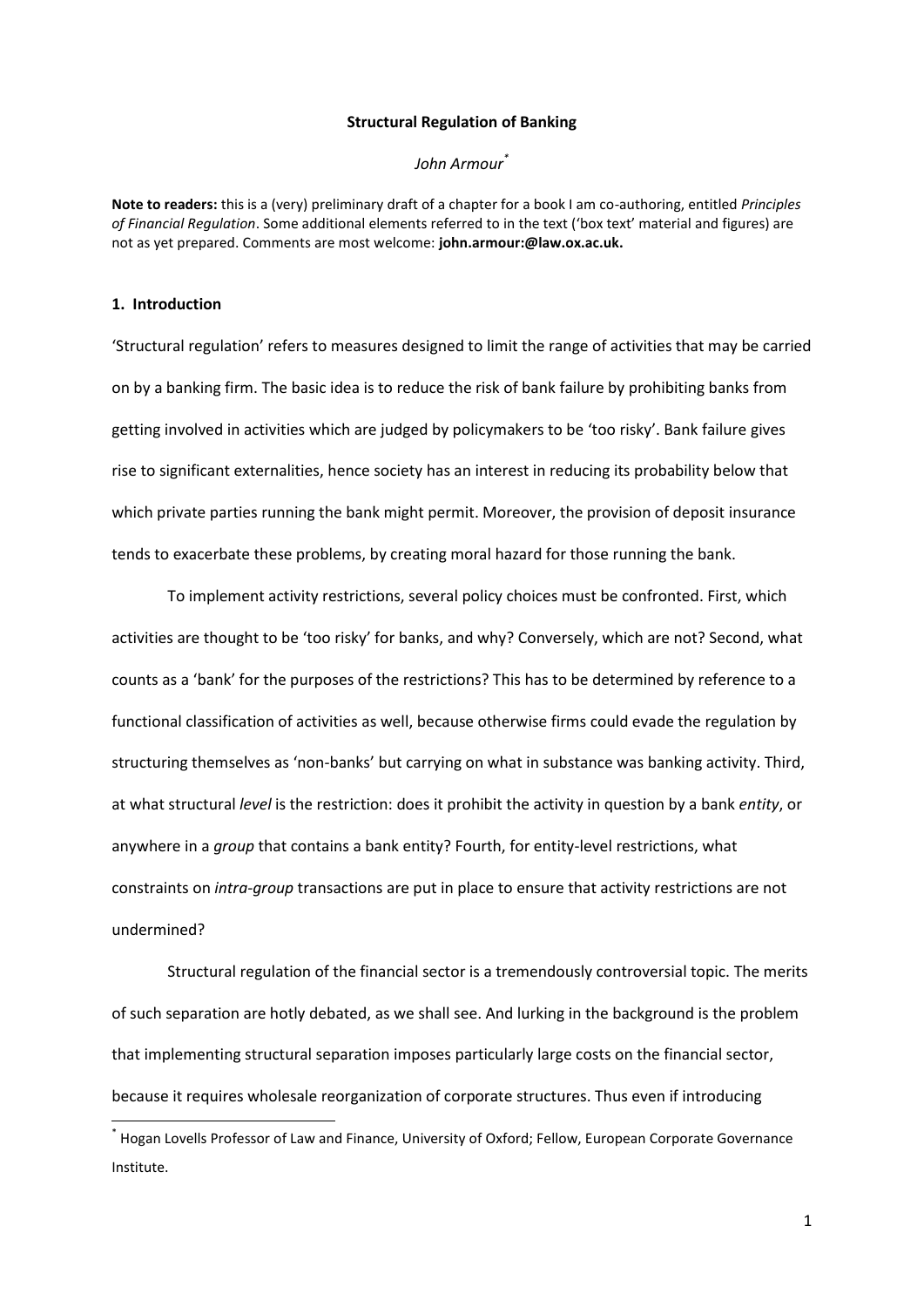structural regulation has net benefits, there remains a question whether the size of the benefits are sufficient to overcome the costs of switching. Against this background, it should come as no surprise that structural separation has been implemented only at times when it was possible for legislators to harness widespread popular demand for reform of the banking sector.

Structural regulation was first introduced in the US by the Banking Act of 1933, better known as the Glass-Steagall Act. This imposed separation of deposit-taking from investment banks at both the entity and the group level. However, by the end of the twentieth century, investmentcommercial bank combinations were seen as a desirable advance for the industry, and the 'old fashioned' Glass-Steagall restrictions an unwelcome hindrance. Comparisons were drawn with the position in Europe, where structural regulations had never hindered the operation of universal banks. The provisions requiring structural separation at the group level were relaxed, following extended industry lobbying, by the Gramm-Leach-Bliley Act of 1999. However, entity-level restrictions remained in place in the US.

Given how soon the financial crisis came after the relaxation of group-level separation in the US, it is unsurprising that many saw this step as a contributing cause. There was vigorous popular support for a proposal originally aired by Paul Volcker for separation of proprietary trading activity from banking groups. This proposal, dubbed the 'Volcker rule', was implemented by the Dodd-Frank Act of 2010 and the final rules came into force in April 2014.

For Europe, where the universal banking tradition has long been strong, structural separation is a novel idea. However, in the aftermath of the financial crisis, the UK's government established an Independent Commission on Banking, chaired by Sir John Vickers of Oxford University, to explore whether some form of structural separation might be a desirable way to reduce the risks to the state associated with very large universal banks. The Commission's report recommended, amongst other things, that 'retail banking' activities—that is, deposit-taking, payments and lending from and to individuals and small businesses—be structurally separated at the entity level from investment banking activities. These proposals were reviewed and slightly adjusted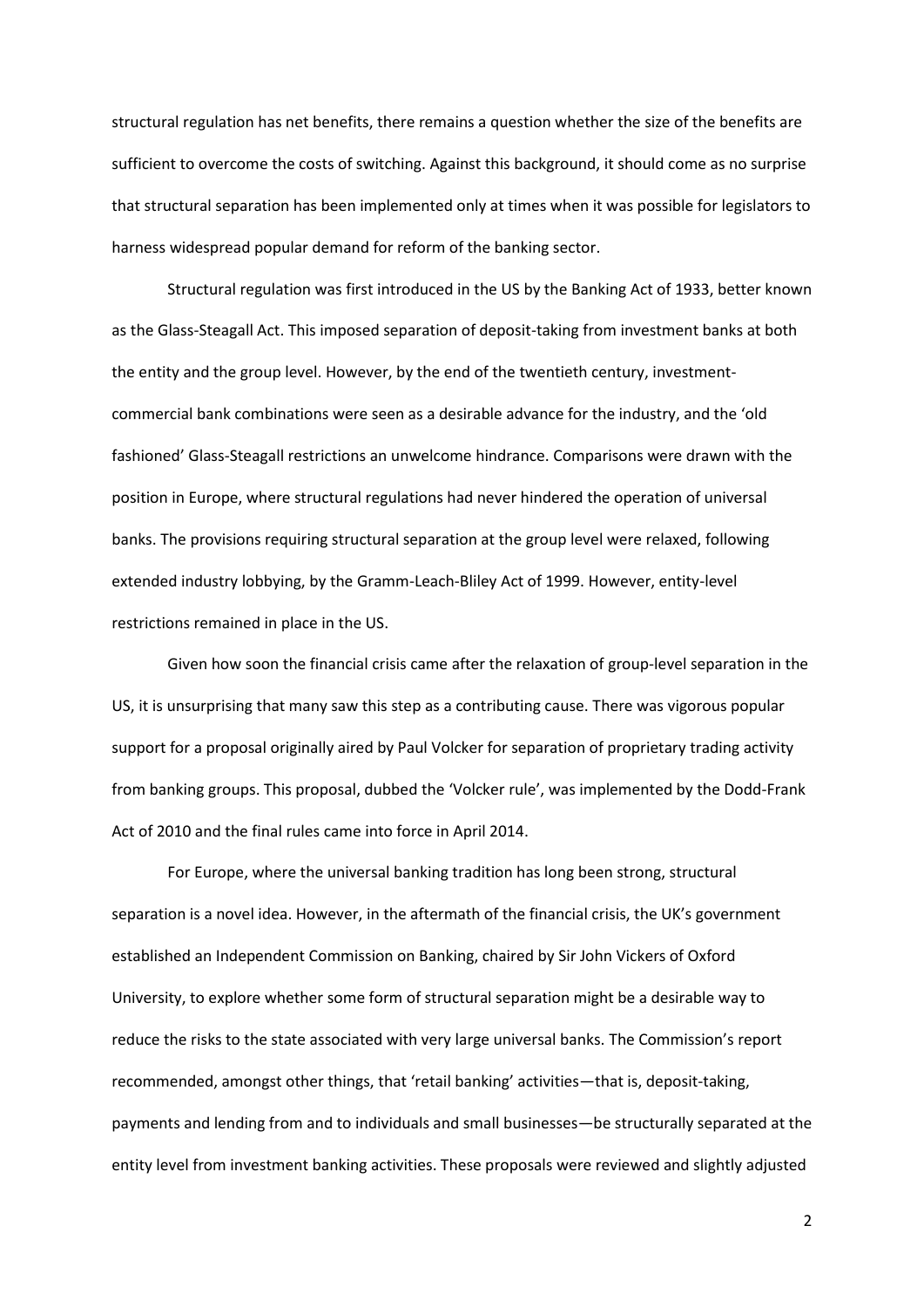following a further review by the UK's influential cross-party Parliamentary Committee on Banking Standards. The measures made it to the statute book in late 2013, in the form of the Financial Services (Banking Reform) Act of 2013. They are due to be implemented by 2019.

Whilst the UK proposals were undergoing domestic debate, the European Commission also became interested in the idea. A High-Level Expert Group, chaired by Erkii Liikanen, Governor of the Bank of Finland, reported in 2012, recommending structural separation of investment and retail banking activity at the EU level for banks in the Single Supervisory Mechanism. Like the Vickers proposals, Liikanen recommended separation at the entity, rather than the group, level. The Commission consulted further on this report and in early 2014, produced its legislative proposals. To the surprise of many, these added to the basic proposal for entity-level separation a further requirement of group-level separation of proprietary trading activity from banking groups. This proposal, which bears some similarities to the Volcker rule, appears to be inspired by a desire to ensure that the EU's regime is equivalent in effect to that of the US, so as to mitigate the effects of extraterritoriality.

The rest of this chapter is structured as follows. Section 2 considers the policy case for structural partition of commercial and investment banking activities. Sections 3, 4 and 5 respectively discuss UK, US and EU measures that have been implemented, or are proposed, in order to give effect to structural separation. Section 6 briefly reviews their international interaction, and section 7 concludes.

# **2. The idea of structural regulation**

This section introduces the rationales for structural separation measures, and considers their critics.

# **2.1 Financial stability**

The principal rationale for structural separation, at least in Europe, has been understood in terms of financial stability. The leading account of the case for structural separation is the report of the UK's Independent Commission on Banking, which recommended this approach. The ICB identify four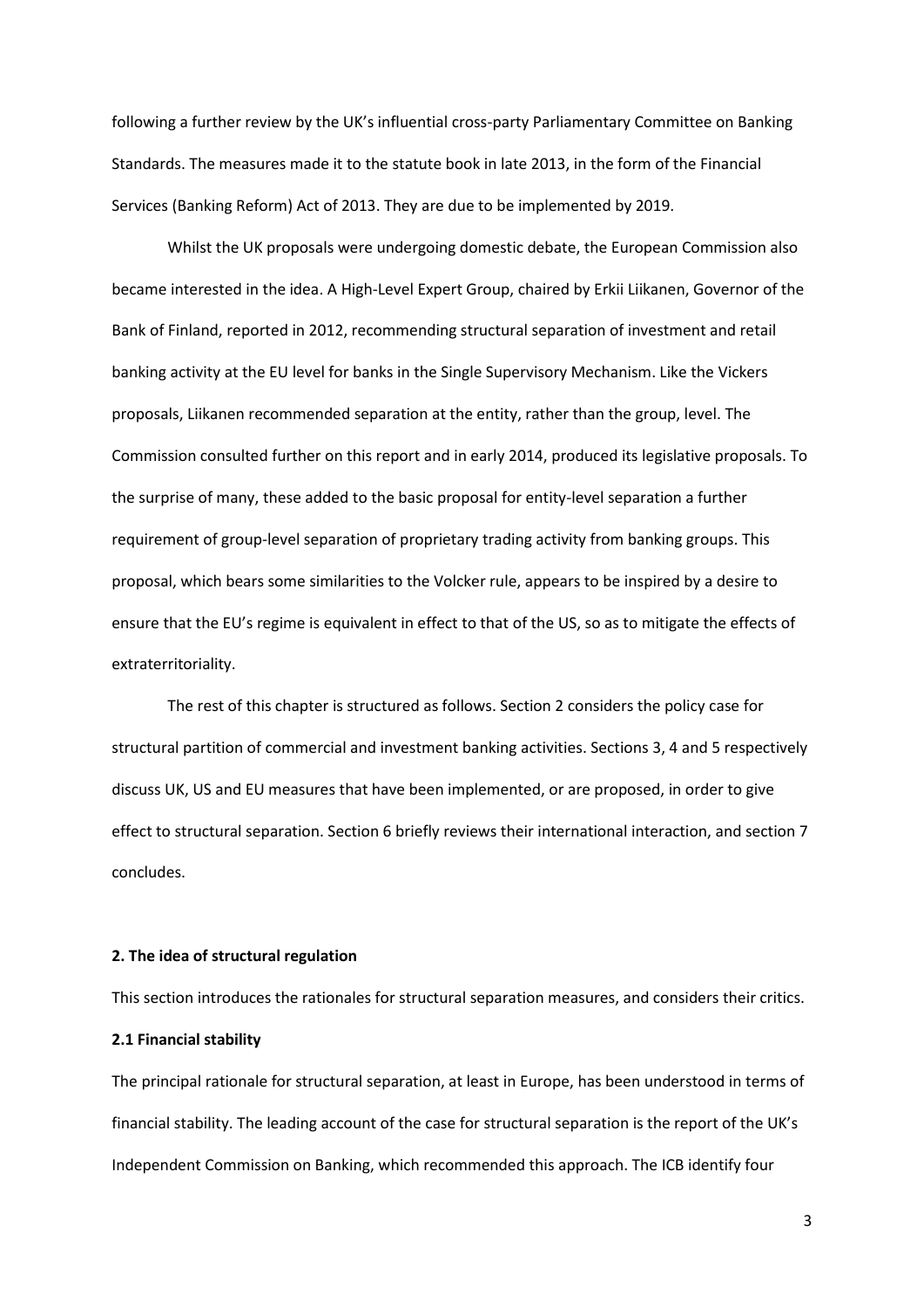distinct ways in which separation enhances stability, $1$  which are to some degree fleshed out by the Report of the Parliamentary Commission on Banking Standards.<sup>2</sup>

First, it helps to shield *core activities* from *within-firm* contagion. By separating core banking activities from others, the risk that a loss in another activity will trigger a run on the bank is reduced. This provides better protection from contagion for those parts of the banking system that are most crucial for stability, namely the payments system and lending to small businesses.<sup>3</sup> The ICB saw these functions as unique not only because of their importance for the real economy—investment banks also provide valuable screening services for their underwriting clients—but because of the interaction between this and the particular difficulties they face in obtaining substitute financing. A large firm, which raises funds via the stock market using an investment bank as an intermediary, is able to access international markets for investment banking services. Consequently the collapse of domestic investment banks will not be such a shock to the non-financial firms that rely on them as would be a collapse of domestic retail banks.

The second rationale is closely related to the first. It emphasises that structural separation facilitates the imposition of *additional capital* requirements on core banking activities, further lowering their risk of failure. Such capital requirements can, policymakers reasoned, be imposed on domestic retail banks without triggering too great a risk of regulatory arbitrage. Matters are different, however, for investment banks, which are usually global in their operations and client base. A unilateral domestic imposition of higher capital requirements on investment banking operations might counter-productively result in such banks either shifting assets offshore, or withdrawing from domestic markets—itself imposing costs on the real economy.<sup>4</sup>

 1 Independent Commission on Banking, *Final Report,* 2011; Vickers, 2013.

<sup>2</sup> Parliamentary Commission on Banking Standards, *Final Report.*

<sup>3</sup> ICB, *Final Report*, 25.

<sup>4</sup> PCBS*, Final Report*, 23.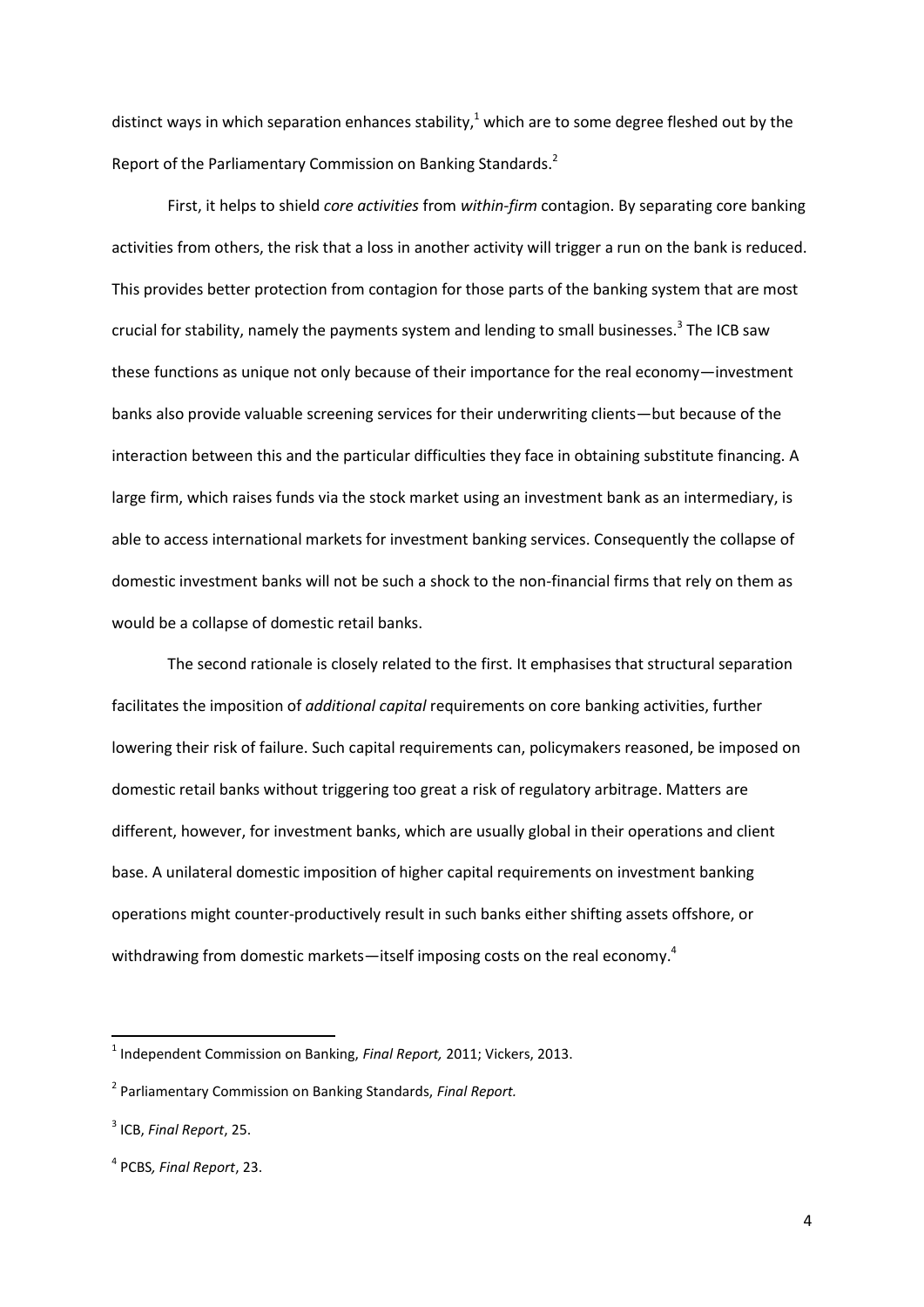Third, by separating core functions from others, structural separation facilitates *resolution* of a banking group.<sup>5</sup> The thinking is that resolution authorities need only focus on the core activities in order to effect a successful resolution. Structural separation permits the government to identify and support the retail components more readily.

Fourth, structural regulation can reduce moral hazard. By separating 'core' banking from peripheral (eg investment banking) functions, the state sends a signal to those dealing with a bank that it will focus its energies on resolving troubled 'bank' entities. Those whose exposure is to peripheral functions cannot expect to be bailed out. As a result, this will increase their scrutiny of the riskiness of borrowers at the outset. This reduces the implicit government guarantee enjoyed by non ring fenced sections.<sup>6</sup> In turn, this will reduce the moral hazard that is widely believed to have happed in the banking sector as a result of implicit state guarantees.

These justifications have been highly controversial. Critics challenge the idea that separation will reduce fragility, by pointing to the loss of diversification benefits it will entail. A universal bank pursues many different lines of business, and its overall returns are shielded from volatility by this diversification. Firm-level diversification is generally thought to be unnecessary in modern corporate finance theory, because investors have access to diversification themselves. An important exception to this, however, is where the firm faces significant bankruptcy costs. A financial firm bankruptcy is very costly and so diversification at the firm level may be highly desirable. A 'core' bank is likely to be heavily exposed to domestic property markets. This is a highly volatile sector, prone to boom and bust, and has been at the centre of most financial crises for the past 100 years.<sup>7</sup> Structural separation, it is argued, would force core banks to specialise in this highly risky sector.<sup>8</sup> This objection receives support from empirical studies of US banks prior to the enactment of the Glass-

 5 ICB, *Final Report*, 24-5.

<sup>6</sup> ICB, *Final Report*, 25.

 $<sup>7</sup>$  Reinhart & Rogoff 2009.</sup>

<sup>8</sup> PCBS*, Final Report*, 26.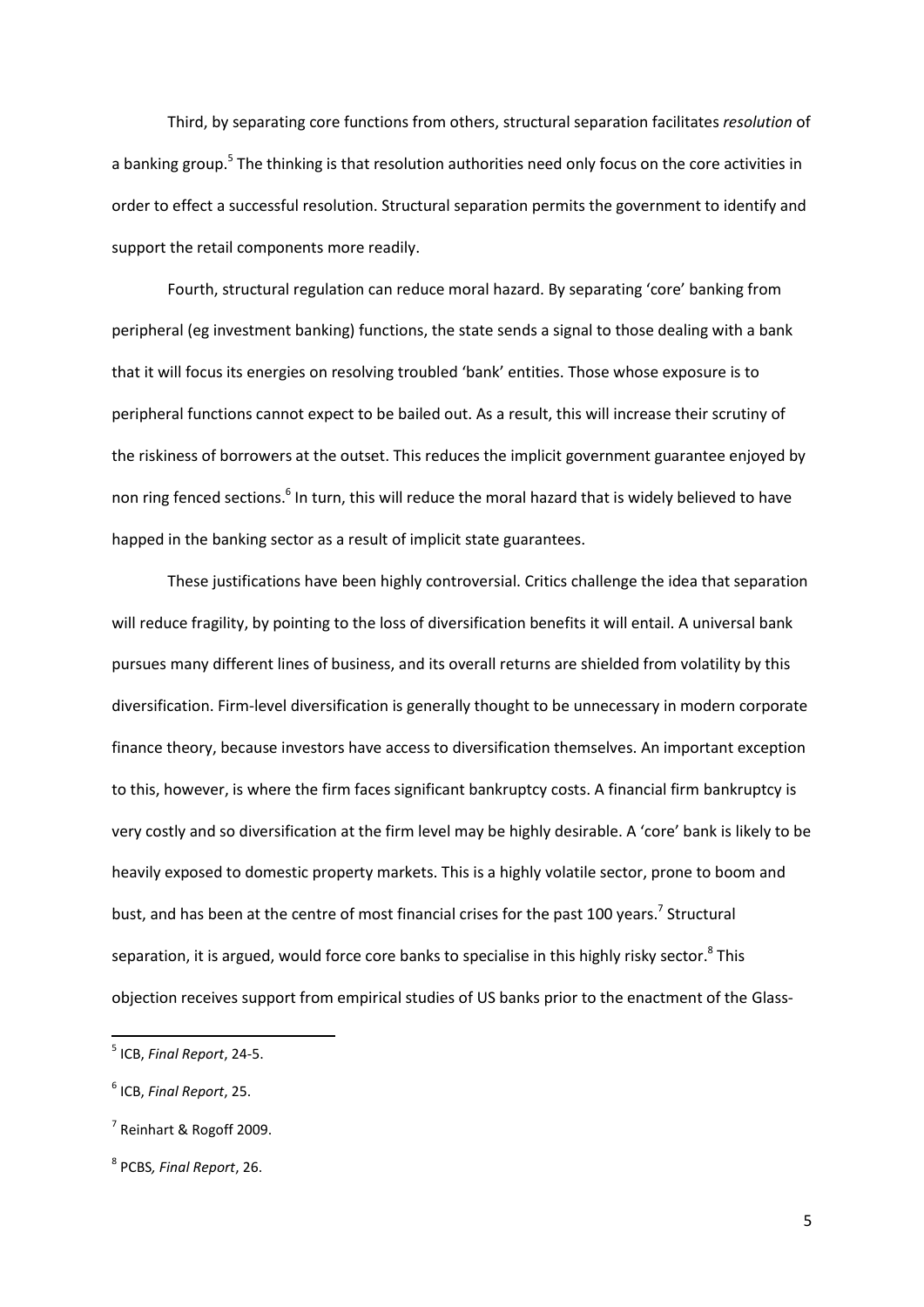Steagall Act in 1933. These suggest that banks with securities affiliates were, holding other things constant, less likely to fail than those without.<sup>9</sup> The affiliates' operations were more risky than those of the banks, but there is little evidence of correlation, suggesting that they may have helped the banks to diversify.<sup>10</sup> Moreover, the presence of security affiliates was not correlated with lower bank capital or liquidity.<sup>11</sup>

However, the force of this 'diversification' objection depends on whether what is proposed is entity or group level separation. If separation is only at the entity level, then there can still be diversification at the group level, and the parent company can support a troubled core banking subsidiary. None of the live proposals suggests group-level structural separation, although this was historically implemented by the Glass-Steagall Act.

Second, structural separation is likely to result in increased ongoing costs for financial institutions. For retail banks, this increase will come in the form of increased capital requirements. If the purpose of separation is to ensure a continuous supply of funds to consumers and small businesses, this could be problematic, as it may make such business much more expensive.<sup>12</sup> Against this, advocates of higher capital requirements for banks point out that a firm's cost of equity capital is a function of its riskiness.<sup>13</sup> Banks in recent years have faced very high costs of equity capital, precisely because they have been so highly leveraged. Raising capital requirements will reduce default risk and so the cost per unit of capital will reduce. Moreover, non-retail banks will also be permitted to lend to SMEs, meaning that the latter have access to both 'protected' and nonprotected sources of credit.

 $10$  Ibid 43-44.

 $\overline{a}$ 

 $11$  Ibid 47-50.

<sup>&</sup>lt;sup>9</sup> Eugene N. White, 'Before the Glass-Steagall Act: An Analysis of the Investment Banking Activities of National Banks' (1986) 23 *Explorations in Economic History* 33, 41.

 $12$  It is widely expected that the introduction of structural separation in the UK, for example, will result in the demise of "free" bank accounts, replaced by a monthly fee.

<sup>13</sup> Admati & Hellwig 2012.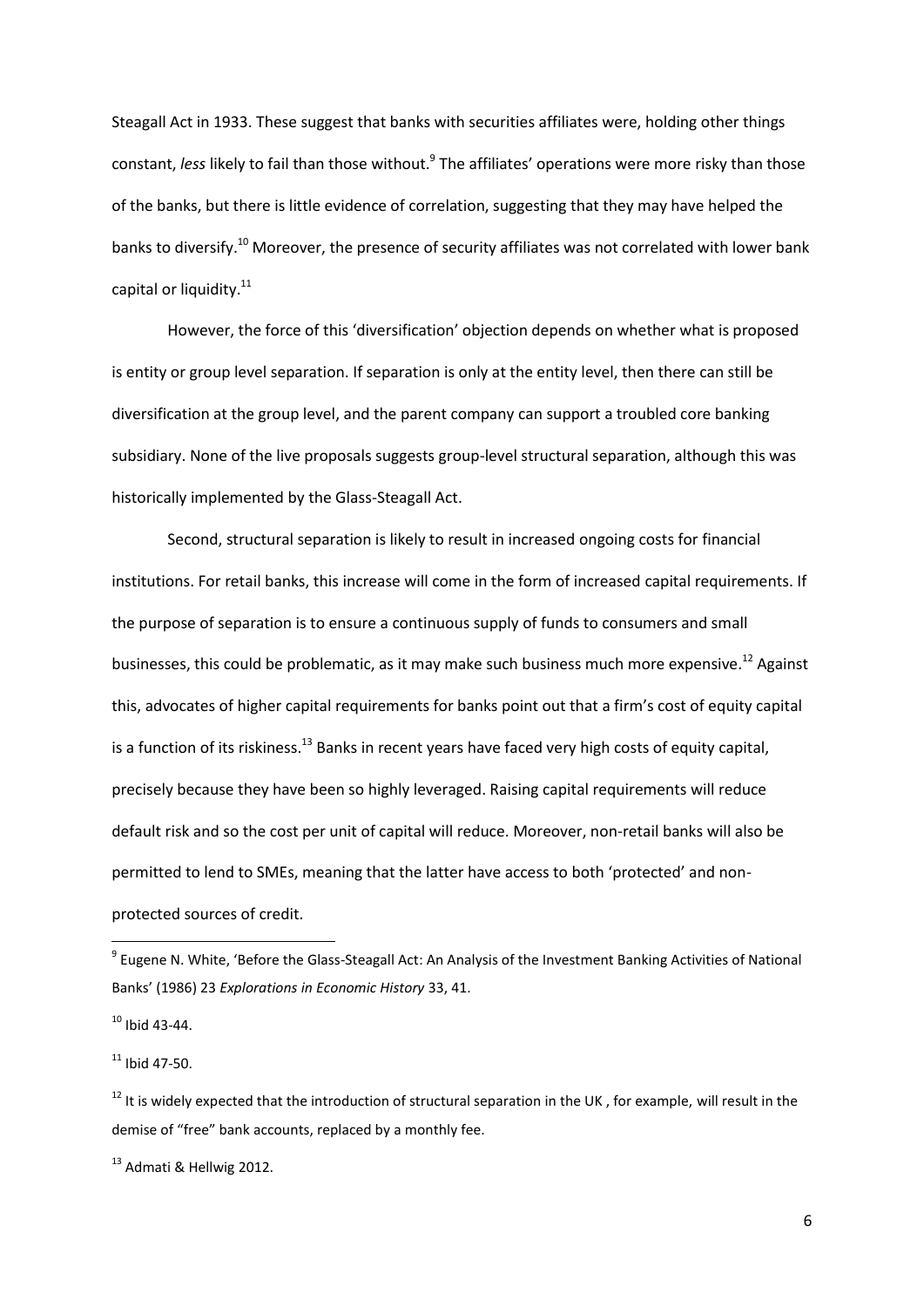If structural separation is successful, investment banks will also face higher costs. They will be unable to rely on retail deposits for financing, and so be forced to rely on wholesale markets. This may prove to be quite unstable. This increase in costs, however, is socially desirable, as it will force such financial firms to internalise the expected costs of failure. Firms that make profits only by increasing default risk will have to compensate their creditors accordingly. It will result in a better market allocation of risk.

A third, and potentially troubling, objection is that, contrary to expectation, structural separation may actually *hinder* successful bank resolution. The idea underpinning separation as a step to resolution is to see this as a form of 'hard' rescue and recovery plan, which requires the part of the firm which will be rescued—the 'good bank'—to be hived off from the rest *ex ante*, thereby facilitating its transfer under a purchase and assumption type resolution process. However, the most recent thinking about bail-in advocates a so-called 'single point of entry' (SPE) approach. Under SPE, the financial firm's external finance is organised through as few entities as possible—ideally just a single holding company which raises group finances. As a consequence it is only necessary to put that entity into resolution and restructure its debts, and all the operating subsidiaries are able to continue trading without any events of default. Ironically, requiring the retail bank subsidiary to be separately capitalised from the rest of the group may hinder this process. At the very least, it will make the necessary resolution planning more complex.

Fourth, critics—particularly in the UK—argue that structural separation will render UK banking less internationally competitive. This argument is doubtful. As compared with the US, the vestiges of Glass-Steagall which remain in the US still leave in place entity-level restrictions of a type very similar to what will be implemented by the UK legislation. And turning to the EU, the Commission has proposed the introduction of a form of structural separation across Europe.

[Box Text about here: HSBC's corporate structure]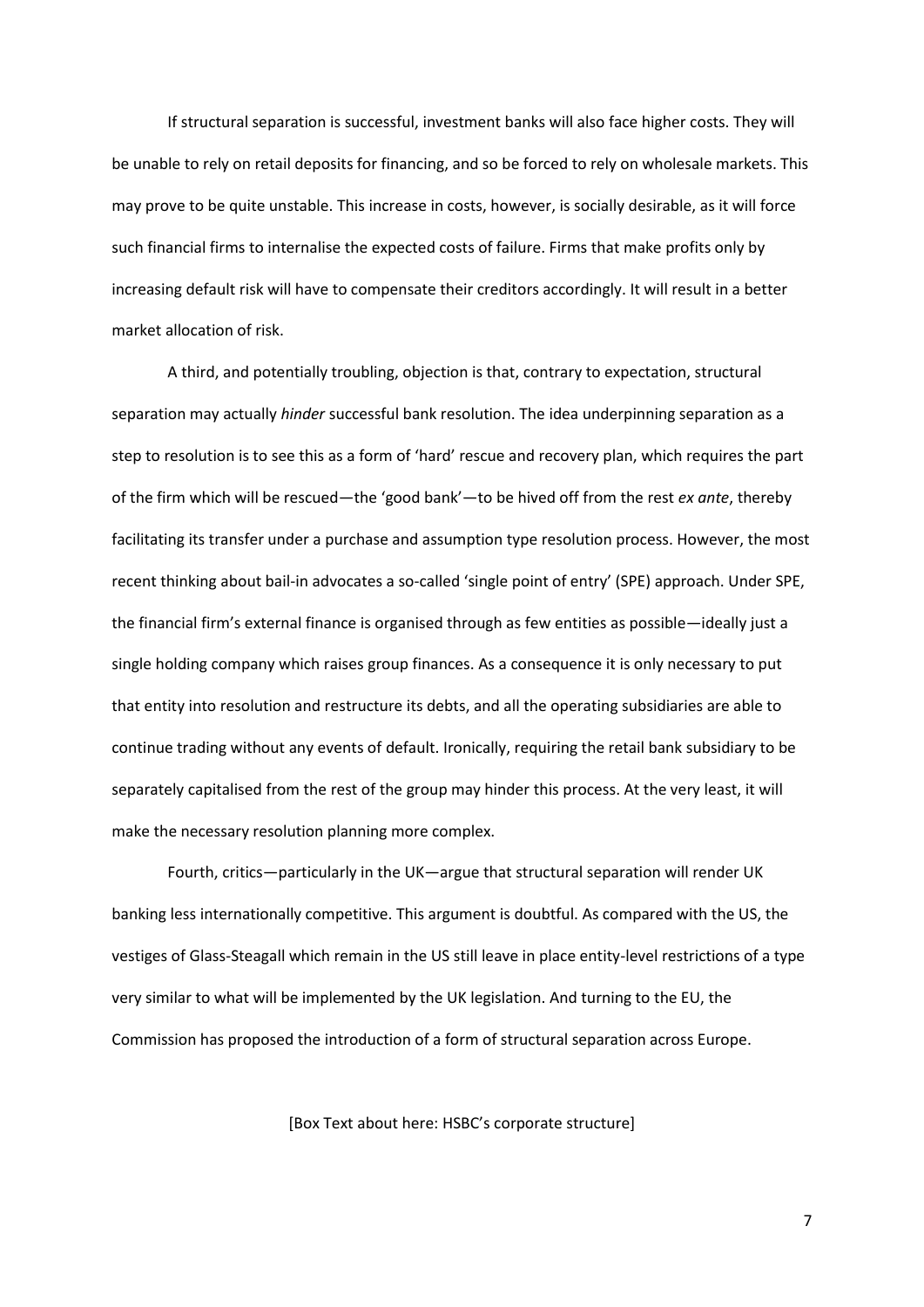Interestingly, financial stability was not a mainstay of the arguments for the Glass Steagall Act, which many view as the model for the current crop of reforms. To the extent that prudential concerns featured in the rationale for that Act, these mainly took the form of suggestions that commercial banks had been induced to make unsound margin loans to their depositors by the lure of brokerage revenues for their investment banking affiliates.<sup>14</sup> There was only a passing mention of the notion that proprietary trading by banks had lead to losses, $15$  and it wasn't clear the extent to which the concern here was that their involvement in securities markets fanned the flames of speculation or had lead to instability on the part of commercial banks.

# **2.2 Consumer protection**

A distinct rationale for structural separation has to do with concerns about conflicts of interest between banks and their clients. In terms of our categorisation of regulatory objectives, we can understand this as being concerned with 'consumer protection', although the affected clients are often not 'consumers' in the legal sense of the term.

Concern with conflicts of interest was one of the original rationales underpinning the Glass-Steagall Act. There was widespread concern about advisory conflicts of interest during the 1920s. Banks had directed their depositors, seeking investment advice, to their investment affiliates, who 'pushed' the stocks which these same affiliates were underwriting.<sup>16</sup> There was a strong inference that investment banking compensation patterns, which offered upside-only returns, had lead management for push poor underwritings upon to their unsuspecting depositors.<sup>17</sup> And investment

<sup>&</sup>lt;sup>14</sup> Pecora Report, 156.

<sup>15</sup> Ibid 183-4.

 $16$  Pecora Report, 163-66.

<sup>17</sup> Ibid 206-7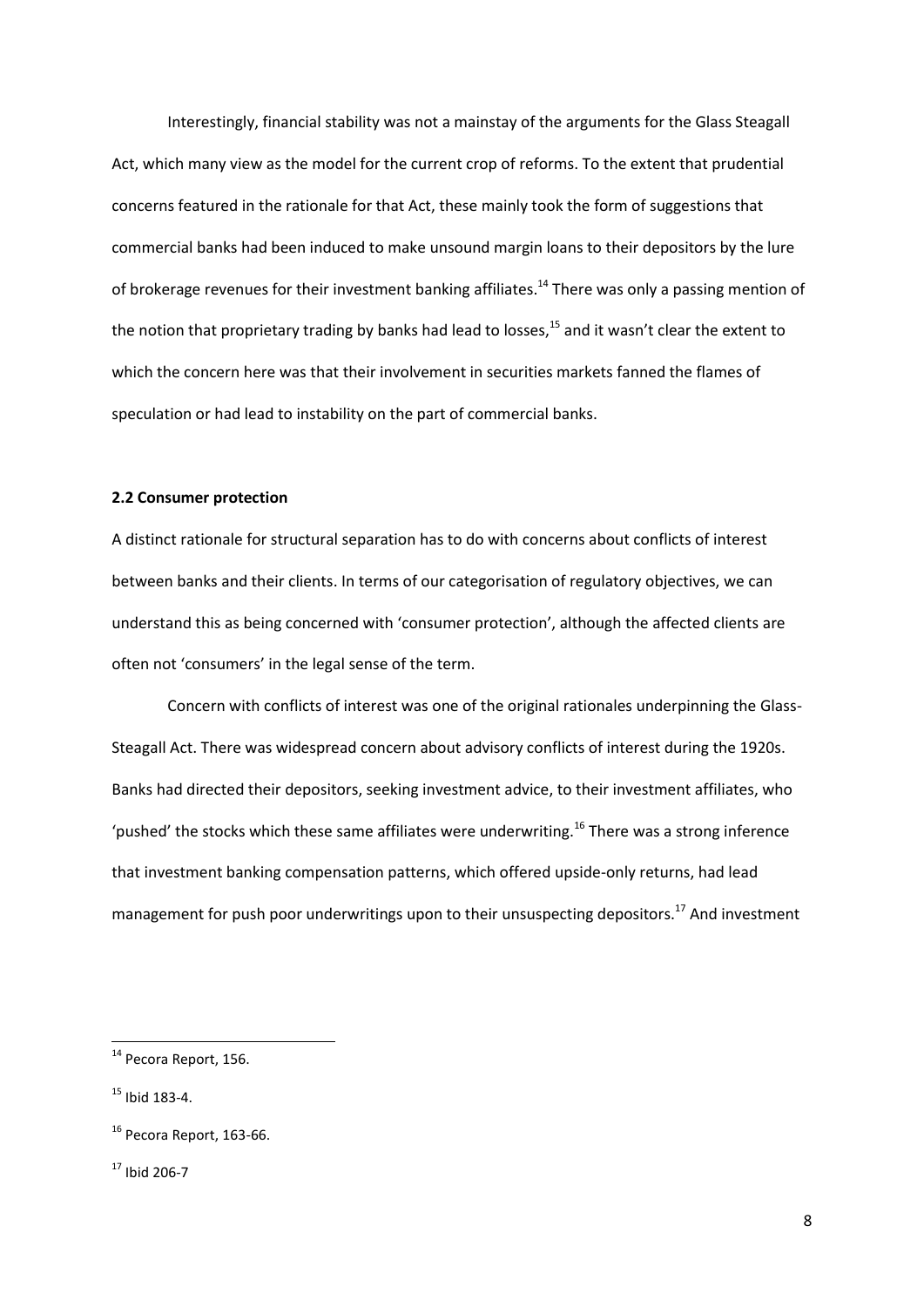bank affiliates returned the favour for commercial banks by organising stock pools to support the latter's' stock prices, and maintain their soundness in the eyes of depositors.<sup>18</sup>

During the period leading up to the financial crisis, there was concern, especially in the US, about the way in which conflicts of interest had returned to the banking sector. These conflicts were of a different variety. The major change in investment banking business during the 1990s was the rise of proprietary trading. This put the *investment* banks into conflict with the interests of their clients who rely on them for brokerage and market-making services. It was this kind of activity that was the original impetus for the Volcker Rule introduced in the US.

# [Box text about here: the ABACUS transaction]

# **3. The UK regime**

The UK's structural separation regime was first proposed by the Independent Commission on Banking in 2011. Given the very large size of the UK's universal banks relative to the country's GDP, and the extent of their underperformance during the financial crisis, the UK had a particularly strong incentive to initiate this kind of inquiry. Following further discussion in the Parliamentary Committee on Banking Standards, the outline of the regime was set out in the Financial Services (Banking Reform) Act 2013, amending the Financial Services and Markets Act 2000. Implementing secondary legislation will be passed before 1 May 2015, with a view to bringing the regime into force by 2019.

# **3.1 Exclusivity of banking activity**

The activities which are protected by structural separation are termed 'core activities', and may only be undertaken by a 'ring fenced body' (RFB).<sup>19</sup> These comprise core deposit-taking, payments, and

 $18$  Ibid 168.

 $19$  FSMA 2000 (as amended), s 142B.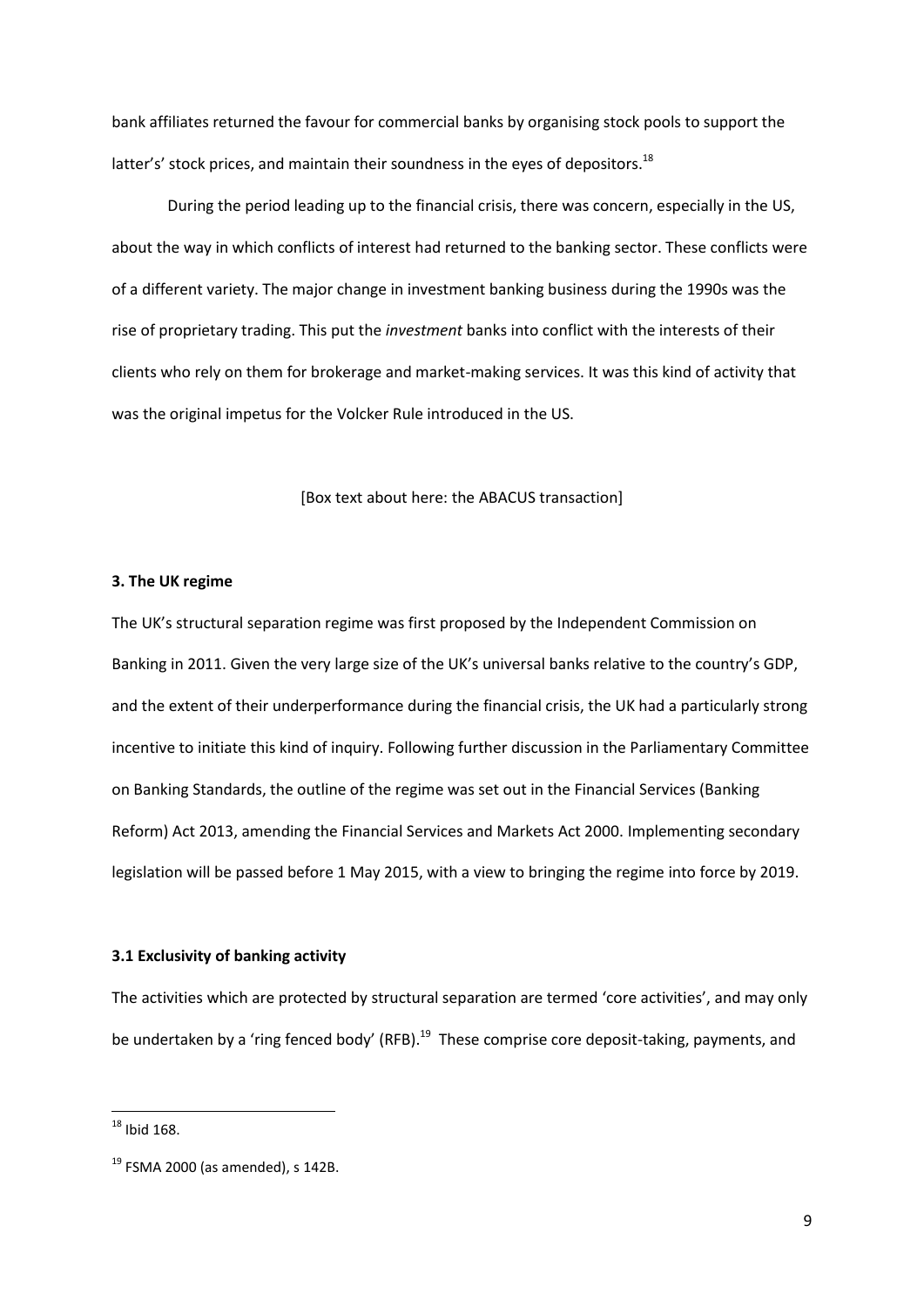associated services. <sup>20</sup> *Core* deposits comprise those from EEA persons: either individuals with less than £250,000 in free assets, $^{21}$  or corporate persons with less than £6.5m annual turnover and who are not financial institutions.<sup>22</sup> Deposits from these groups are specifically targeted by the legislation because, it is argued, they would face the greatest disruption were a bank to fail. Whilst investment banking clients also face losses following the failure of such a firm, the ICB reasoned that large companies which typically rely on underwriting services would have access to international substitutes, as the market for underwriting is global.

Slightly more puzzling is the case of lending to SMEs, which are not within the definition of 'core activities'. This means that both RFBs and non-RFBs will be permitted to lend to SMEs. The likely impact of structural separation on the supply of funds to the SME sector is ambiguous. As RFBs are likely to face a higher cost of capital, given their additional capital requirements, a pessimistic prediction would assert that SMEs are likely to obtain finance more cheaply from non-RFBs. Consequently the failure of a non-RFB might have a significant impact on the availability of credit for SMEs. This seems to cut against the policy rationale for the provisions, which was to prevent the transmission of shocks from bank failure to the real economy. However, this overlooks the fact that RFBs will have a monopoly over retail deposit-taking. Consequently, they will be able to pass higher costs on to consumer depositors. Moreover, they will need to earn a return on the deposit funds raised, and SME lending will be one of the ways they can do this. Consequently they are unlikely to offer uncompetitive loan rates to borrowers. On this view, the domestic SME sector would be insulated against the risk of failure of a non-RFB.

The structural separation regime only applies to very large banks; that is, those with more than £25bn of core deposits.<sup>23</sup> Although this is described in the consultative document as a '*de* 

<sup>20</sup> *Ibid* s 142C.

 $21$  That is, net assets excluding domestic residence, insurance policies and pension entitlements.

<sup>&</sup>lt;sup>22</sup> Financial Services and Markets Act 2000 (Ring-fenced Bodies and Core Activities) Order. [draft SI July 2013] <sup>23</sup> *Ibid*.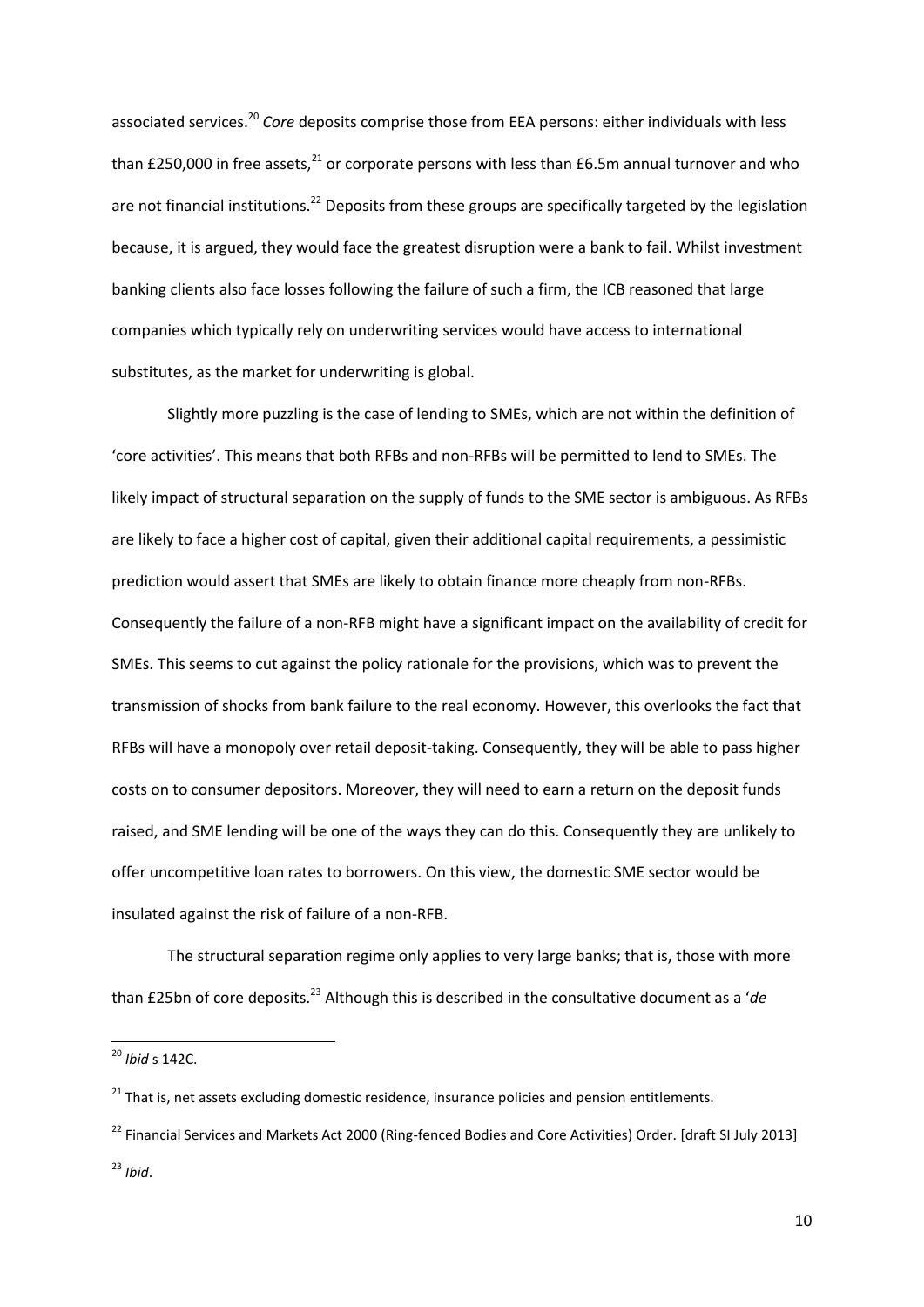*minims* exception', in international terms, such institutions are very large banks. However, the British high street lending market is very concentrated, with the result that the government estimates that 90% of UK retail deposits are held with firms exceeding this size threshold.<sup>24</sup>

[Figure 1 about here: UK RFBs]

# **3.2 Prohibited activities**

Broadly speaking, the UK regime prevents RFBs from engaging in any investment banking activities, or from having exposures to other financial institutions (other than ring-fenced bodies).

The 2013 Act contains a very sparse account of restrictions, but makes clear that it is to be enhanced by secondary legislation. The resulting scheme will impose three types of restriction on RFBs.

- Activities. First, it will restrict the activities in which a RFB may engage.<sup>25</sup> 'Excluded activities' comprise, 'dealing in investments [or commodities] as principal'.<sup>26</sup> This excludes the RFB from engaging in proprietary trading, market-making, underwriting and derivatives transactions. It does not exclude the provision of brokerage services.
- *Persons.* Second, it will restrict the types of persons with which a RFB may contract.<sup>27</sup> This will prohibit exposures to other financial institutions, apart from RFBs. The idea here is to prevent circumvention of structural separation by exposure to the balance sheet of a 'risky' financial institution.

<sup>&</sup>lt;sup>24</sup> HM Treasury/BIS, Banking Reform: Draft Secondary Legislation, Cm 8660 July 2013, 11.

 $25$  FSMA 2000 (as amended by FS(BR)A 2013) s 142D.

<sup>&</sup>lt;sup>26</sup> *Ibid*. The exclusion of commodities is added by secondary legislation: Excluded Activities Order, r 3.

<sup>&</sup>lt;sup>27</sup> The legislation permits the Treasury to impose restrictions on RFBs transaction with categories of persons or from opening branches or subsidiaries in certain jurisdictions. *Ibid* s 142E.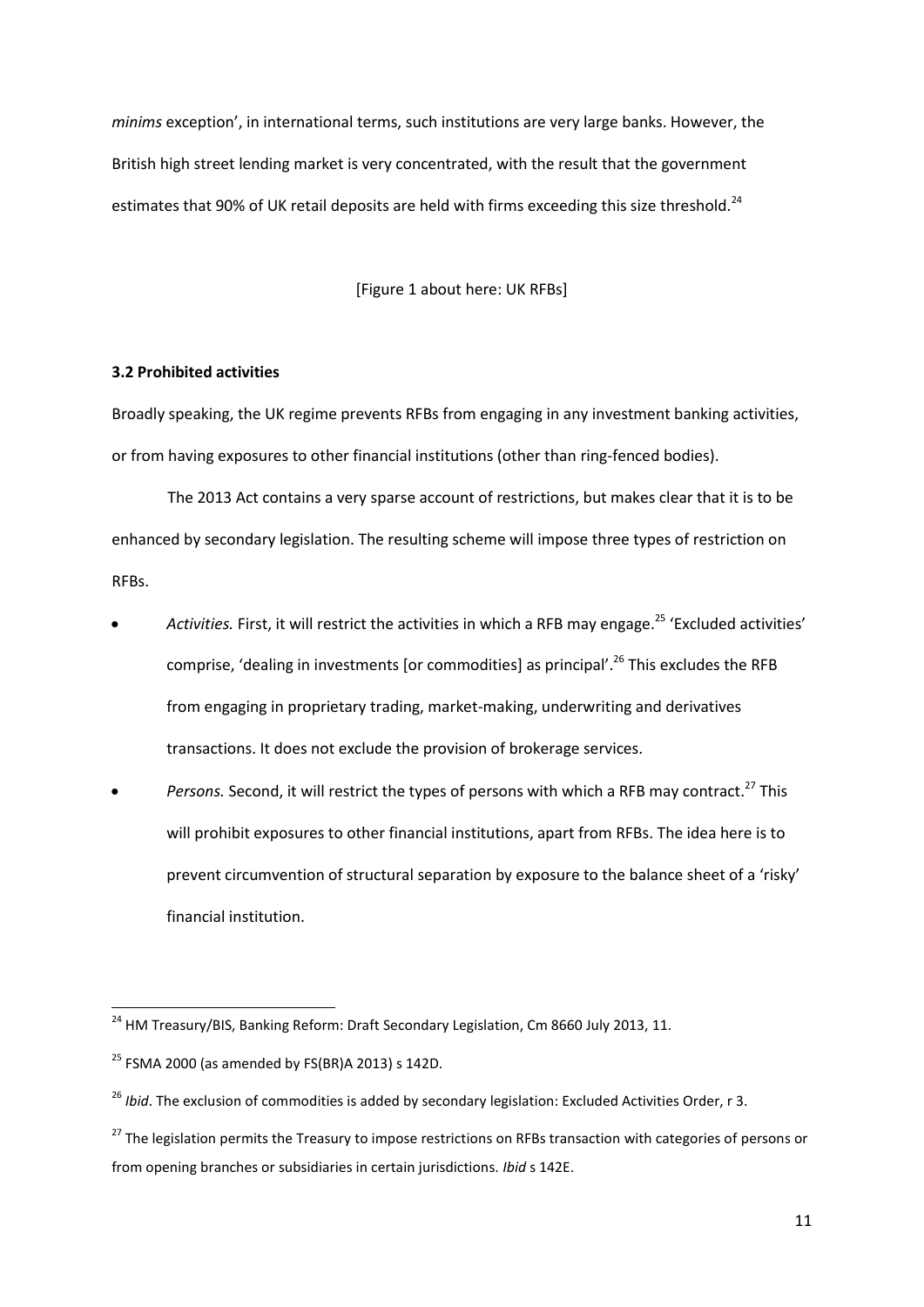*Geographic scope.* Third, it will restrict the geographic scope of a RFB's activity: non-EEA branches or subsidiaries will be prohibited. The idea here is to minimise the international scope of the organisation, so as to facilitate resolution.<sup>28</sup>

The restrictions as regards activities and persons are subject to exemptions for riskmanagement. These cover both management of the RFB's *own* balance sheet risks, and the provision of simple risk management products to their clients. A central challenge for the legislation is to strike a balance between facilitating the legitimate goal of risk-management, yet constraining the evasion of structural separation by the same techniques.

As regards *client* risk management, RFBs are only permitted to offer simple riskmanagement products. The permitted products comprise interest-rate, exchange rate, or commodity derivatives, which must be *simple*, in the sense of easy to value. Two conditions are set. First, the pricing formula must be straightforward: the contractual exposure must be 'directly proportional' to—that is, a constant multiple or fraction of—movement in the value of the underlying. Second, they must be capable of being valued using IFRS 13. There are also restrictions on the amount of position risk a RFB may assume under such transactions with any particular client, and on an aggregate basis.<sup>29</sup>

As regards *own* balance sheet risk management, RFBs have more freedom. They are permitted to engage in transactions, and incur financial institution exposures, for which the 'main reason' is limiting the extent of the RFB's exposure to interest rate, exchange rate, commodity prices or credit risk. This is likely to be the most problematic aspect of the restrictions to implement: how is

<sup>&</sup>lt;sup>28</sup> The UK government would have preferred to prohibit any international activity, but this would potentially have contravened the EU Treaty's grant of freedom of establishment to UK banks. [Would it satisfy the *Gebhard* criteria? Doubtful that it is proportionate]

<sup>&</sup>lt;sup>29</sup> The maximum aggregate position risk attributable to all derivatives offered to clients, and hedging transactions associated with them, must not exceed 0.5% of the RFB's own funds; nor may the aggregate position risk as respects any individual client exceed 20% of the RFB's regulatory capital.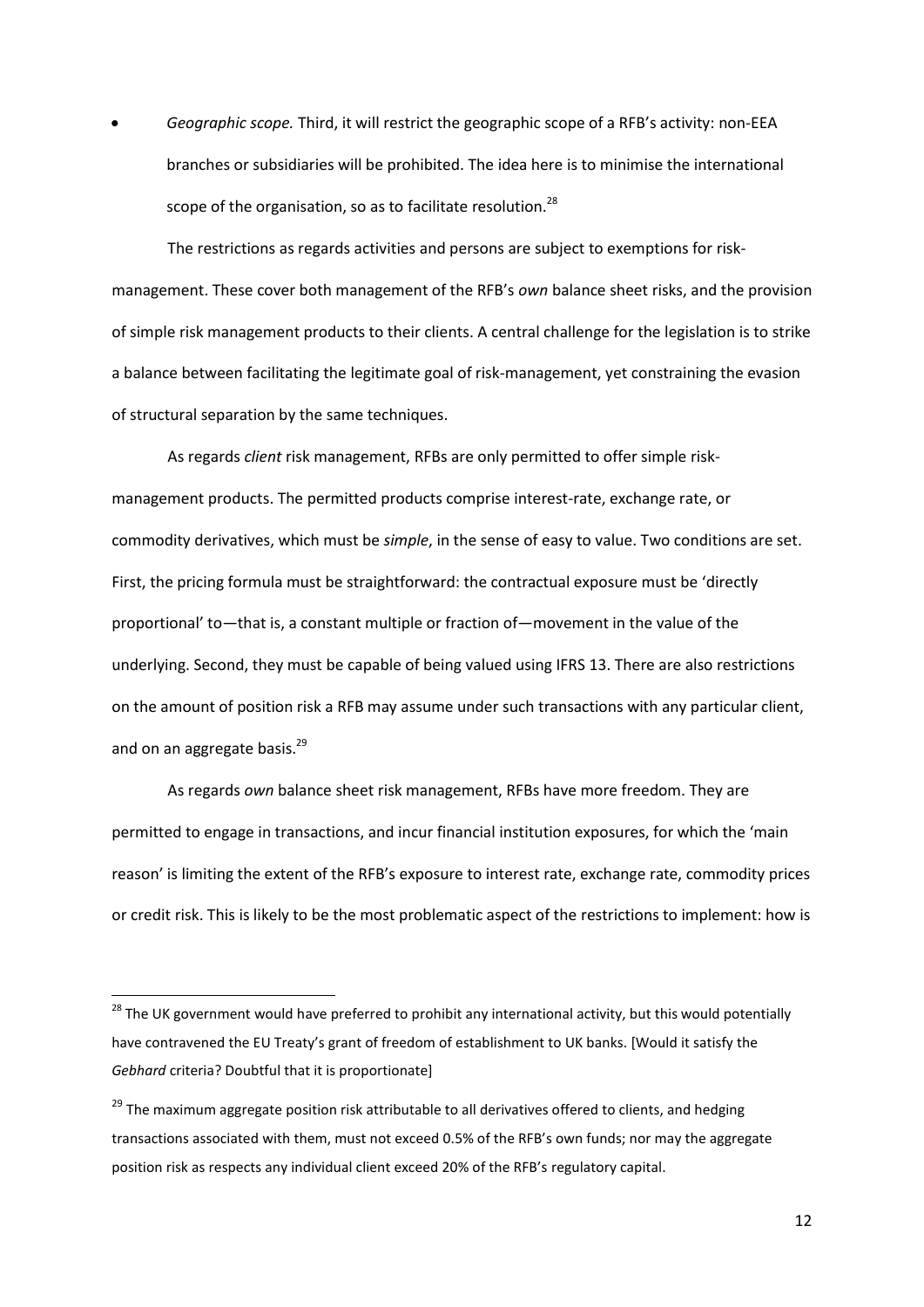it to be determined, for example, whether the 'main reason' for a credit derivative transaction is

hedging own balance sheet risks?

**.** 

# **What is a proprietary trade and what is a hedge?**

In April 2012, it was reported that JP Morgan had incurred a massive loss on a portfolio of so-called "London Whale" positions entered into by traders in JP Morgan Chase' London office. The nickname was because the positions were so large they shook the world's markets. Closing out the positions lost the bank more than \$6.2bn.

The positions in question were part of the bank's Chief Investment Office, which was a division tasked with earning a return on the bank's excess deposits. Part of its activities involved trading in credit derivatives, which it called its "Synthetic Credit Portfolio". This was originally envisaged as a way of hedging against risks in the bank's credit portfolio. The SCP began with primarily short credit derivatives, which paid out if the debtors defaulted on the underlying loans. However, over time the SCP expanded dramatically in size and began to comprise both long and short credit derivative positions, which offset one another.

The SCP started to lose large amounts of money for the firm in the first quarter of 2012. These losses first came to light in media reports in April of that year. JP Morgan's communications officer claimed in an analyst call that the SCP was simply a form of hedging activity, of which regulators were fully aware, and which would be consistent with the Volcker rule. None of these were true.

The bank's principal regulator, the Office of the Comptroller of the Currency (OCC) had been provided with no real information about the SCP, such that the media reports were news to it. The US Senate Subcommittee on Investigations conducted an inquiry into the affair, and concluded by recommending, amongst other things, that regulators should require any positions described as "hedges" to be substantiated by detailed documentation establishing which assets are hedged, how the hedge lowers the risk associated with these assets, and how it can be tested for effectiveness and unwound. Regulators should also be able to require banks to undergo periodic testing of the effectiveness of their hedges.

**Source**: US Senate Permanent Subcommittee on Investigations*, Staff Report on JP Morgan Chase Whale Trades: A Case History of Derivatives Risks and Abuses* (March 15, 2013).

There are a series of further pragmatic exemptions to the basic restrictions on RFB activity.

RFBs may engage in liquidity management, and buy and sell liquid securities for this purpose;<sup>30</sup> they

may acquire shares under debt-equity swaps; they may enter into transactions with the central

<sup>&</sup>lt;sup>30</sup> Although they may not incur financial institution exposures for this purpose. This is intuitive: it would make the RFB's liquidity dependent on the balance sheet of the non-RFB financial institution and thereby undermine structural separation.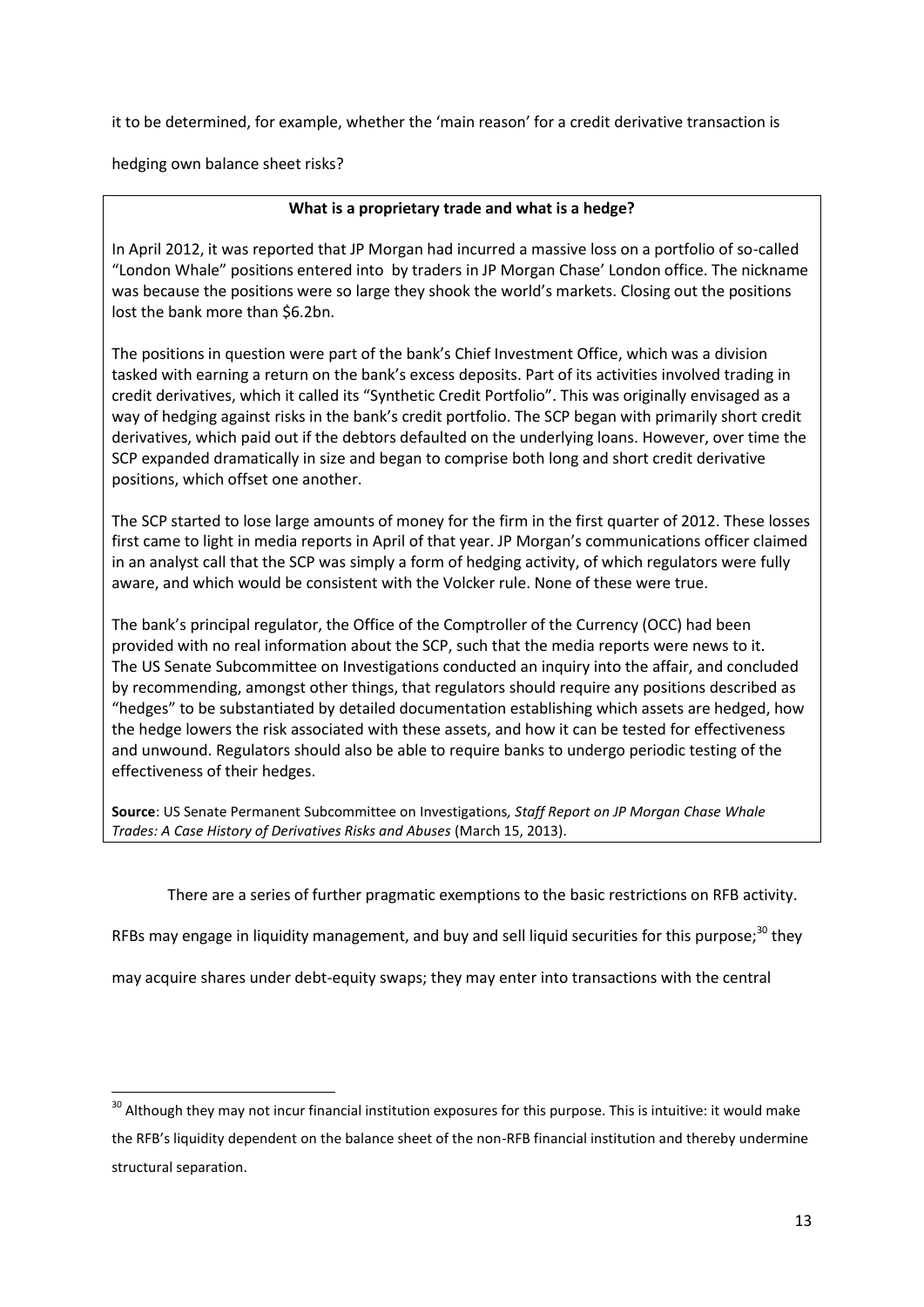bank; and they may engage in securitisations of its own assets.<sup>31</sup> Similarly, RFBs are permitted to have exposures to non RFB financial institutions for the purposes of issuing documentary letters of credit, the provision of overdraft facilities to customers, or providing guarantees for customers. They are also permitted to enter into repo transactions with other financial institutions. Where the other financial institution advances the repo asset to the RFB, then it must be a liquid asset.<sup>32</sup>

## **3.3 Entities and Groups**

The UK structural separation regime applies at the entity level. It imposes no restrictions on the activities into which a group containing a RFB may enter.<sup>33</sup> However, it does extensively restrict the conduct of intra-group affairs so as to avoid undermining of structural separation. The prohibition on exposures to non-RFB financial institutions does a lot of work in the intra-group context. For intragroup transactions, the restriction is attenuated to permit within-group exposures provided they are at arm's length. Short-term intragroup exposures are also prohibited, so as to avoid the use of groupwide treasury functions of the sort that caused so many problems with Lehman Brothers' UK subsidiary.<sup>34</sup> Further restrictions on intra-group transactions may be imposed by PRA rules.

# **3.4 Additional Loss-Absorbency Requirements**

RFBs are to be subjected to additional loss-absorbency requirements as part of the UK scheme.<sup>35</sup> This is to take the form of additional 'bail-inable' debt, over and above the Tier 1 and 2 regulatory

<sup>&</sup>lt;sup>31</sup> That is, securitisations where the entirety of the assets held by the SPV come from the RFB. This means that any liability the RFB incurs—whether explicit or implicit—to guarantee SPV returns is determined simply by reference to assets the RFB was originally permitted to acquire.

 $32$  RFBs may also enter into short term (< 5 day exposures) transactions with financial institutions, subject to a counterparty limit of 2% and a global limit of 10% respectively of the RFB's own funds.

 $33$  This will change when the EU regime, discussed below, comes into force.

<sup>&</sup>lt;sup>34</sup> Cross-ref.

<sup>&</sup>lt;sup>35</sup> FSMA 2000 (as amended) s 142Y; Banking Reform (Loss Absorbency Requirements) Order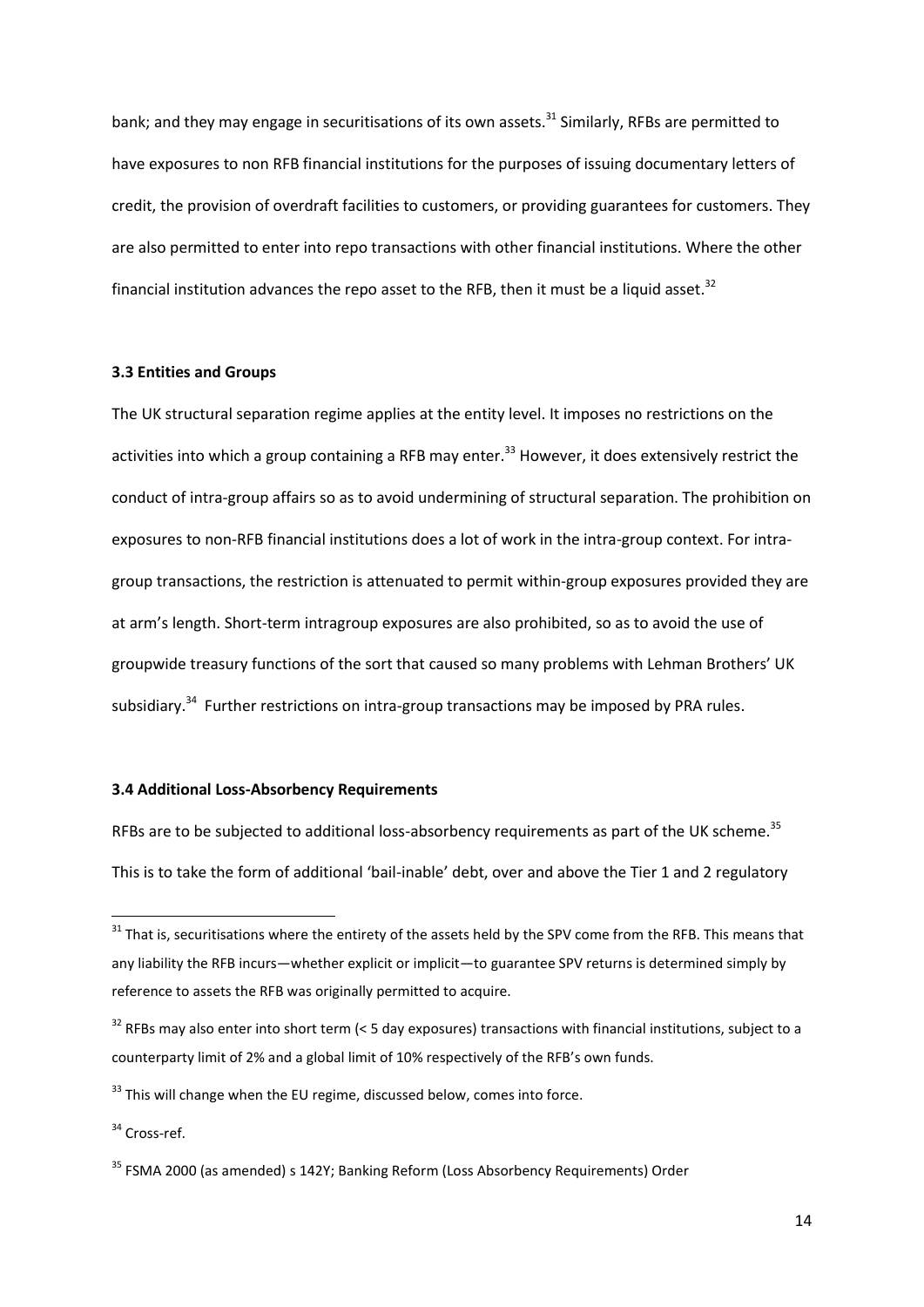capital. The PRA will be required to assess what level of additional loss absorbency capacity should be imposed on RFBs, taking into account their systemic importance, the amount of core deposits they hold, and their balance sheet assets. These shall be imposed up to a ceiling of primary loss absorbing capacity (PLAC) of 17% of risk-weighted assets. In effect, this treats bail-inable debt requirements as an additional form of capital. The regulator must determine the nature of the debt requirements consistently with the resolution strategy for the body in question.

#### **4. The US regime**

The US structural regulation regime contains both entity level and group level restrictions. These have their origins in the Glass-Steagall Act, which was enacted as a central part of the New Deal financial legislation following the crash of 1929. $^{36}$  Its regime sought to separate the activities of commercial and investment banks. This was achieved primarily through *activity restrictions* on what entities carrying on commercial or investment banking business were permitted to do, and on *intragroup* transactions. These were supplemented by rules designed to ensure that the entity-level restrictions were not circumvented via group structures, which restricted *affiliation* between entities engaged in activities subject to restrictions.

The group-level affiliation restrictions were repealed with the Gramm-Leach-Bliley Act of 1999, but the entity-level activity restrictions, and the intra-group restrictions, remained in force. The Dodd-Frank Act of 2010 has reinstated a more limited set of group-level affiliation restrictions, prohibiting banking groups from being engaged in proprietary trading—the so-called 'Volcker Rule'. The relevant implementing rules, which were the subject of an enormous lobbying pushback by the financial sector, were eventually passed in December 2013. They must be implemented by July 2015.

# **4.1 Permitted and Prohibited Activities**

 $36$  It was amended and its scope was further enhanced by the Bank Holding Company Act of 1956. We will discuss these provisions together as the "Glass Steagall" regime.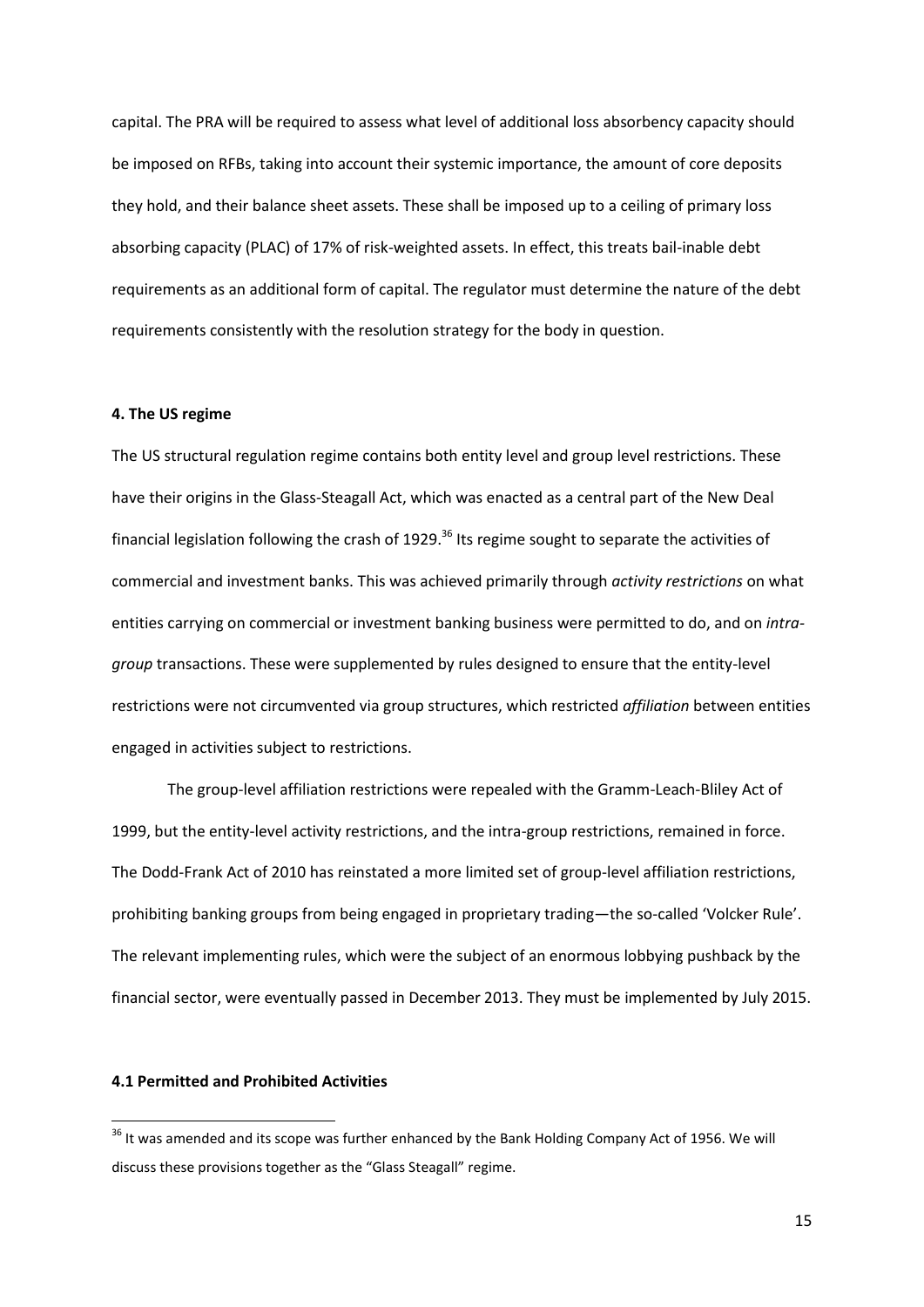The Glass-Steagall Act prohibited securities firms from engaging in the core banking activity of taking deposits.<sup>37</sup> US national banks and state member banks are also subject to entity-level restrictions imposed by the Act.<sup>38</sup> Such banks have power to take deposits and make loans, but they (and their subsidiaries) are prohibited from engaging in underwriting, and from buying and selling securities save on behalf of their customers, or purchasing for their own account any corporate shares. In addition, §716 of the Dodd-Frank Act generally prohibits banks from engaging in derivatives transactions, apart from hedging transactions.<sup>39</sup> Banks remain free to engage in brokerage on behalf of customers, subject to a limitation of 10% of their capital.<sup>40</sup>

These restrictions on investment contain a number of exemptions for securities thought to be highly liquid. These include permissions for banks to invest in:

- *Public debt:* Obligations of the US Government, state, or any political subdivision thereof;
- *Government-sponsored entities:* securities issued by Fannie Mae or Freddie Mac, or other GSEs;
- *Development banks:* Obligations of international development banks, which must not exceed 10% of the bank's capital;
- *Investment securities:* OCC-approved "investment securities", which must not exceed 10% of the bank's capital; and

 $37$  Ibid §21.

 $38$  Glass-Steagall Act § 16; 12 USC §§ 24, 335. Similarly, FDIC-insured state non-member banks are also subject to activity restrictions defined by reference to those imposed on national banks: 12 USC § 1831a. Many of these entity-level restrictions actually preceded the Glass-Steagall Act. Thus, it was common for investmentcommercial bank combinations in the 1920s to be structured through the use of a bank holding company, rather than a single entity.

 $39$  Any credit derivative transactions must be centrally cleared: Dodd-Frank Act 2010 §716(d)(3).

<sup>40</sup> "Customers" do not have to be *pre-existing* banking customers; that is, the bank may run a brokerage business independently of its banking business: *Securities Industry Association v. Comptroller of the Currency* 577 F supp 252 (DDC 1983).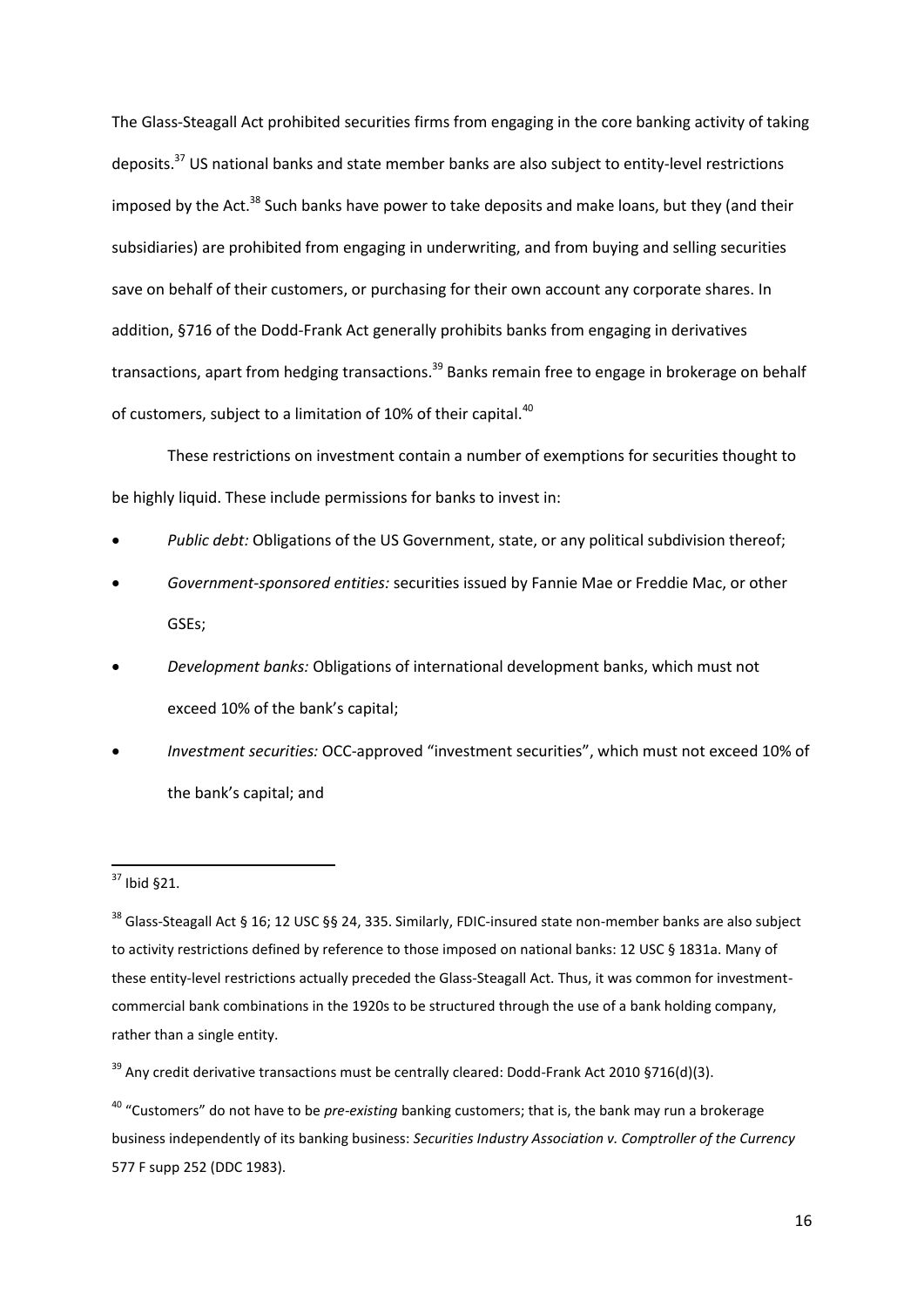*Derivatives of the above:* Derivatives where the underlying security is one in which a bank would be permitted to invest. $41$ 

# **4.2 Intra-group transactions**

The Glass Steagall Act also introduced restrictions on intra-group transactions involving Federal Reserve member banks,<sup>42</sup> which now form §23A of the Federal Reserve Act. These restrictions were strengthened in 1987 by the addition of §23B, and the regime was further enhanced by the Dodd-Frank Act.<sup>43</sup>

The most general restriction is applied by §23B, which requires that *all* transactions between banks and their *affiliates*, or with third parties for the benefit of affiliates, must be on *arm's length terms*. <sup>44</sup> Affiliates are members of the same group, including parents, subsidiaries, and sister companies; they also include investment funds advised by the bank or another affiliate.<sup>45</sup> However operating subsidiaries are treated in effect as extensions of the parent company.

Second, §23A imposes a range of restrictions on certain inter-affiliate transactions, known as "covered transactions". These comprise:

- *Advances of credit* by the bank to or for (including a guarantee of) an affiliate, which must be fully secured with a specified margin of sufficient-quality collateral;
- *Purchases of assets* from the affiliate (including repos), which must not be of impaired credits;

 $\overline{a}$ <sup>41</sup> Introduced by Dodd-Frank Act §716.

<sup>&</sup>lt;sup>42</sup> Glass-Steagall Act §13, inserting Federal Reserve Act §23A. This was supplemented in 1987 by §23B. See 12 USC §§371c, 371c-1. These restrictions are extended to all FDIC insured banks, even if they are not Federal Reserve members: 12 USC §1828(j).

 $43$  §608.

 $44$  §23B(a).

<sup>45</sup> Inserted by Dodd-Frank Act of 2010 §608.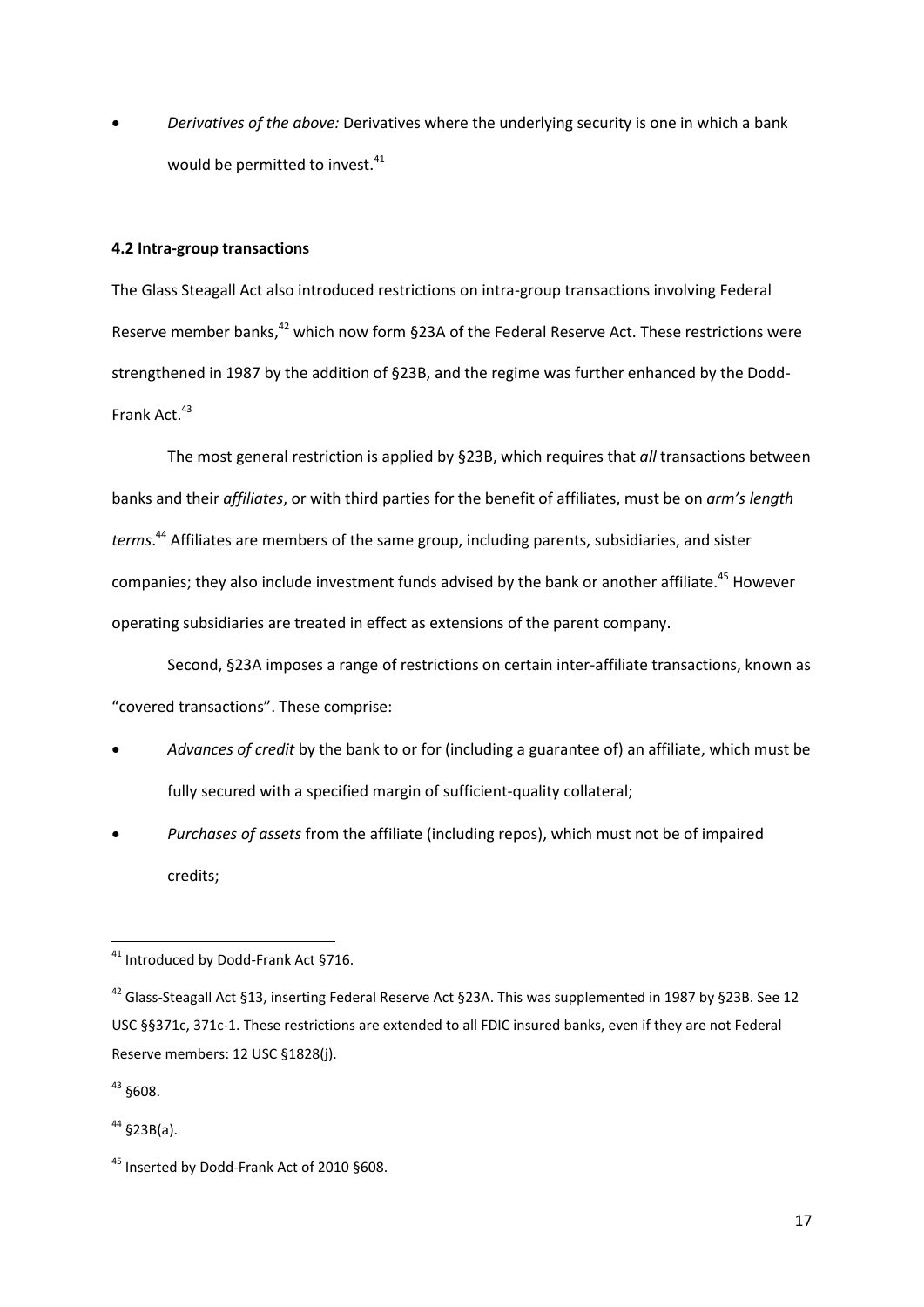- *Affiliate securities:* Investing in, or accepting as collateral from anyone, securities issued by the affiliate; and
- *Derivative transactions*, to the extent that they give the bank a credit exposure to an affiliate. 46

The bank's total exposure under covered transactions may not exceed 20% of the bank's capital, with a single-party limit of 10% for any particular affiliate. Most of these restrictions may be exempted as between two FDIC-insured banks in the same group ('sister banks'). They are all exempt as regards transactions in US Treasuries, and those in securities traded in public markets, at market price.

# **4.3 Group-level restrictions**

The US entity-level restrictions were supplemented by a ban on commercial banks being affiliated with any company 'engaged principally' in the core investment banking activities of proprietary trading, underwriting or dealing in securities, $47$  and a prohibition on management and director interlocks between such firms.<sup>48</sup> This was the most invasive aspect of the Glass-Steagall Act, which required the break-up of US bank holding companies. As might be expected, there was initially very strong opposition to the Glass-Steagall Act from the banking sector. However, the contemporaneous publication of the Pecora Commission's report into the practices of the financial sector revealed a litany of abuses in the case of First National, a leading investment-commercial bank combine. The generated such intense public outcry that the financial sector sought to distance itself from the

<sup>&</sup>lt;sup>46</sup> This was also introduced by the Dodd Frank Act. Derivatives had not previously been covered by Reg W, the FRB's implementing rules issued in 2002. The basis for this was that such transactions between banks and affiliates were thought to be for risk management, not for funding purposes: Omarova.

 $47$  Ibid §20.

<sup>48</sup> Ibid §32.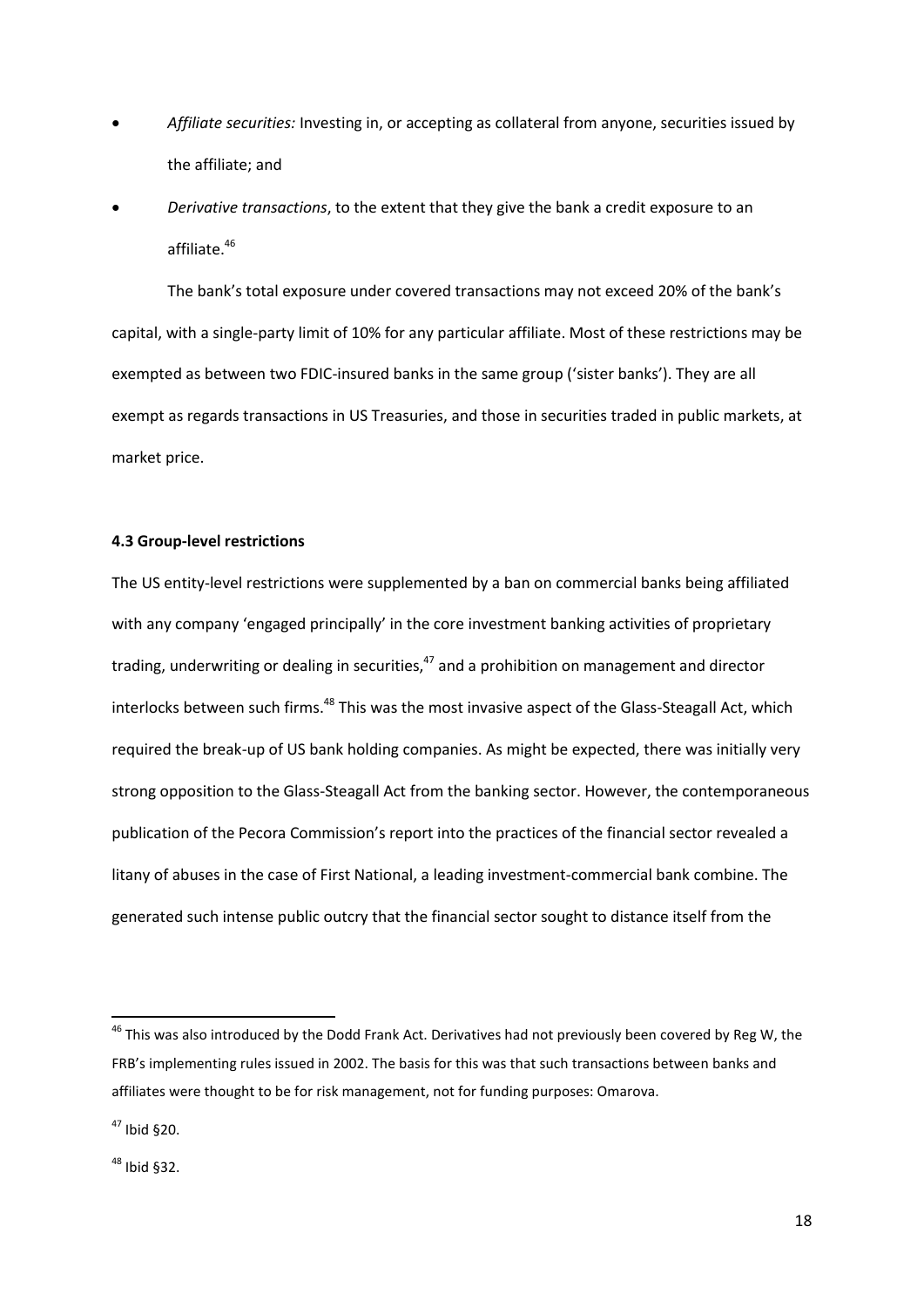bank-securities nexus.<sup>49</sup> A number of banking firms took the initiative of voluntary divestment of their securities affiliates, and opposition to Glass-Steagall was dropped.

From the early 1970s, US commercial banks found themselves exposed to intense competitive pressure from capital markets as regards corporate financing activity. The story of the travails of the commercial-investment banking boundary over the next 30 years is one in which this competitive pressure spurred banks to increasingly far-reaching applications of the maxim 'if you can't beat them, join them', seeking to move into capital markets work of various hues.<sup>50</sup> This involved repeated testing of the boundaries of the Glass-Steagall partition. Over time, bank regulators' ideology shifted, from being one of seeking to restrain this in line with the spirit of the legislation, to one of seeking to facilitate it, in order to protect the survival of the industry against external competition.

Notwithstanding the restriction, bank holding companies ('BHCs') or their non-bank subsidiaries were permitted to engage in non-banking activities provided that the Federal Reserve considered these sufficiently 'closely related' to banking. From 1987, the Federal Reserve regularised the practice of permitting BHCs to have subsidiaries carrying on underwriting and dealing in bankrelated securities: municipal bonds, mortgage-backed securities, consumer receivable securities, and commercial paper. A limit was imposed on the proportion of the revenue of the subsidiary that could come from these technically ineligible activities, which was gradually raised over a 10-year period. The Gramm-Leach-Bliley Act of 1999 largely eliminated these restrictions.<sup>51</sup>

The ideological shift that had taken place during the 1980s and 90s was reversed suddenly following the financial crisis. The result was Section 619 of the Dodd-Frank Act of 2010, which

<sup>&</sup>lt;sup>49</sup> Jill M. Hendrickson, 'The Long and Bumpy Road to Glass-Steagall Reform: A Historical and Evolutionary Analysis of Banking Legislation' (2003) 60 *American Journal of Economics and Sociology* 849, 858-60.

<sup>&</sup>lt;sup>50</sup> Cites to Macey articles.

<sup>&</sup>lt;sup>51</sup> DETAILS.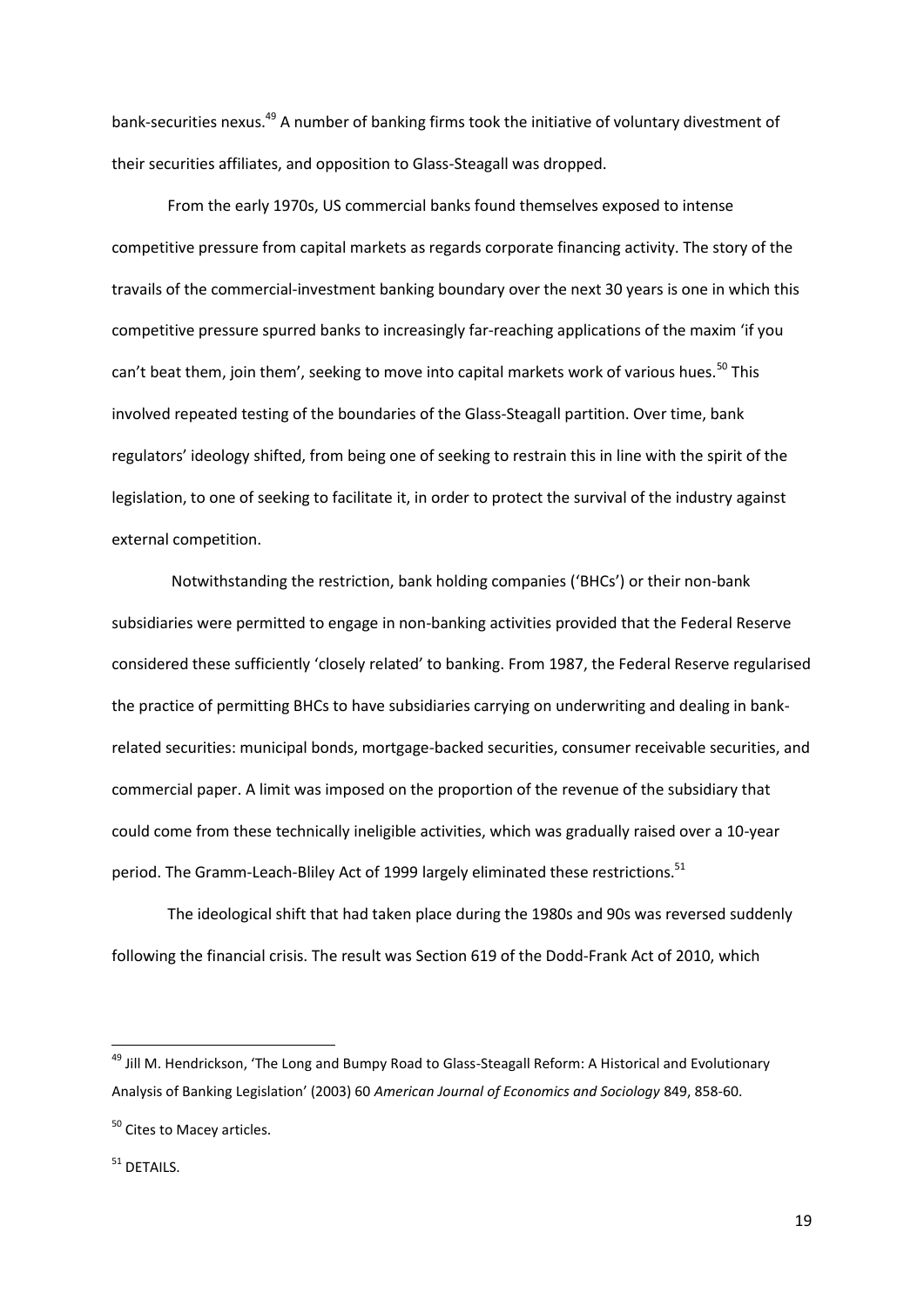reinstates some group-level restrictions on banks.<sup>52</sup> This is the so-called 'Volcker rule', named after its alleged proponent, Paul Volcker, former Chairman of the Federal Reserve Board of Governors. The section prohibits 'banking entities' (defined as FDIC-insured banks or their affiliates) from engaging in 'proprietary trading' or having any equity interest in, or sponsoring,<sup>53</sup> a private equity or hedge fund (i.e. private funds exempted from ICA 1940) above a *de minimis* threshold.

The Volcker Rule sparked a great deal of controversy, and it was not until December 2013, over three years after the Act was passed, that the final inter-Agency implementing rule was approved.<sup>54</sup> "Proprietary trading" is defined as "to purchase sell or otherwise acquire or dispose of any security, derivative, contract of sale of a commodity future, option, any other security ... principally for the purpose of selling in the near term (or otherwise with the intent to resell in order to profit from short-term price movements)".<sup>55</sup>

The rule contains a number of exceptions, including:

- *Brokerage* transactions as agent for customers;
- *Market-making*, to the extent that such activities "are designed not to exceed the near term demands of clients, customers and counterparties";
- *Underwriting*: the purchase and sale of securities "in connection with underwriting ... activities";
- *Hedging:* risk-mitigating hedging positions in relation to assets of the bank;

<sup>55</sup> Volcker Rule ref.

 $\overline{a}$ 

<sup>&</sup>lt;sup>52</sup> Nonbank financial companies designated for supervision by the Fed by the FSOC are not subject to this restriction. But they might be subject to additional capital requirements and quantitative restrictions with respect to these activities.

<sup>&</sup>lt;sup>53</sup> To "sponsor" a private fund means to be GP, or manager, to select or control the fund's managers, or to share name with the fund for marketing or trading purposes.

<sup>&</sup>lt;sup>54</sup> Treasury/OCC/Federal Reserve/FDIC/SEC, Prohibitions and Restrictions on Proprietary Trading and Certain Interests in, ands Relationships with, Hedge Funds and Private Equity Funds, December 2013.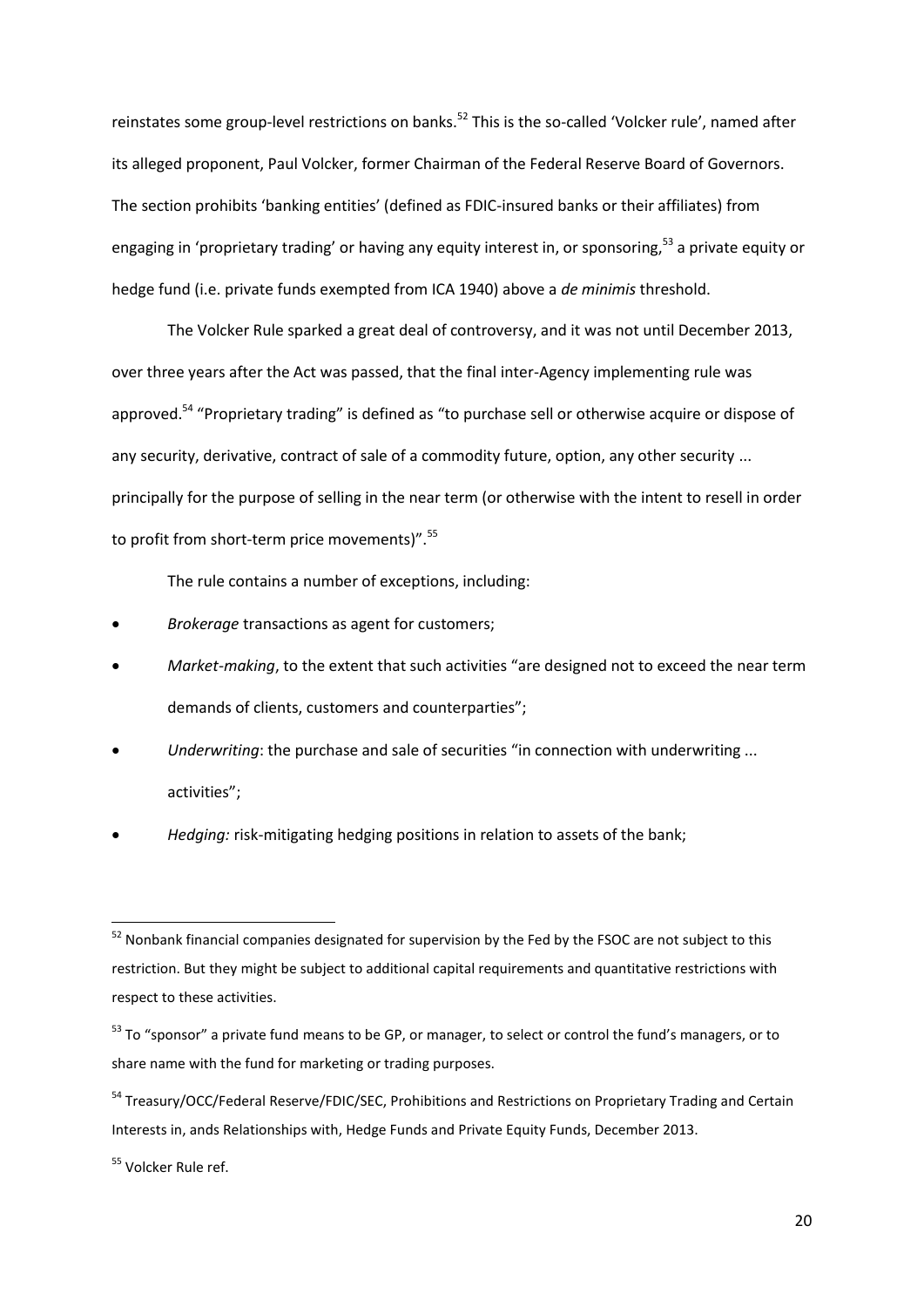*Permitted investments* including (i) US public debt; (ii) Securities issued by Ginnie Mac, Freddie Mac and Fannie Mae; (iii) Small business investment companies; and (iv) insurance company investments.

Of these exceptions, the scope of the rules regarding market-making generated perhaps the most debate. Critics argue VR will impact adversely on market-making activity.<sup>56</sup> For example, Darryl Duffie argues that market making and proprietary trading cannot be meaningfully distinguished. A market maker is buying securities from market participants with a view to selling them on again later at a higher price, hence the spread. The market maker's willingness to match a client's demand for liquidity is a function of the degree of liquidity in the market generally, and their capacity to warehouse securities on their own balance sheet. To the extent that they are restricted in the amount of balance sheet risk their market making positions can take on, the more difficult it will be for them to continue to provide market making services. In the short term, this might have an adverse impact on market liquidity, price discovery and cost of capital, because market makers handle the vast majority of all trades in OTC markets. In the medium to long term it might result in the movement of market making activity to non-banks. This in turn would creates difficulties for financial stability, as *ex ante* they are outside regulatory capital controls and ex post provision of liquidity support is more difficult for such organisations.

The rationales advanced for the Volcker Rule have evolved over time. It was initially proposed as a way of responding to concerns about conflicts of interest within the banking sector; in particular, the notion that a bank could on the one hand be offering brokerage or underwriting services to clients yet on the other hand be trading in the same market. Disclosure, it was thought, was not a sufficient tool to protect customers against this practice.

<sup>56</sup> Darrell Duffie, 'Market Making Under the Proposed Volcker Rule', Stanford University Rock Center for Corporate Governance Working Paper No 106 (2012); Anjan V. Thakor, 'The Economic Consequences of the Volcker Rule', US Chamber of Commerce Center for Capital Markets Competitiveness Report (2012);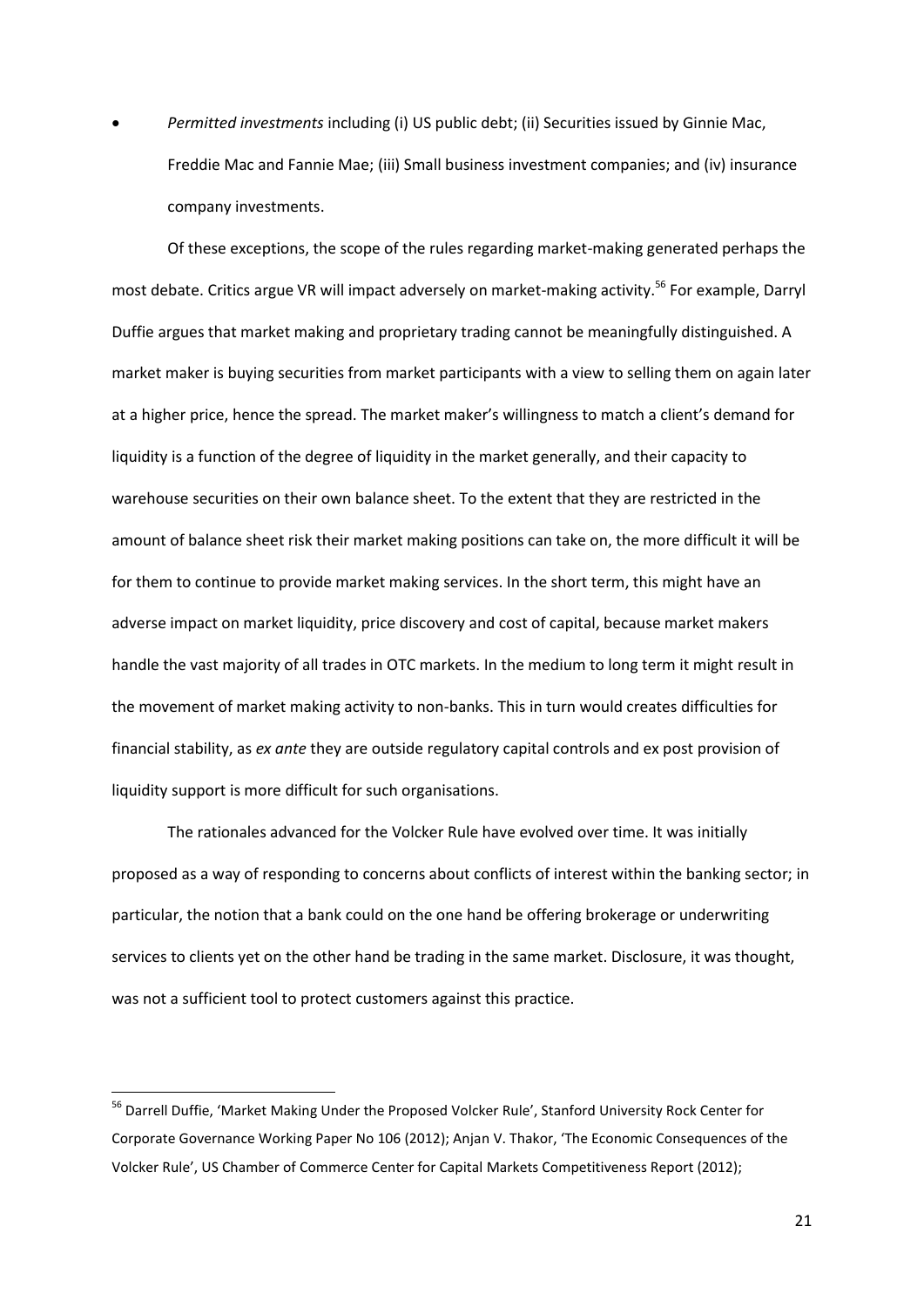As the proposal found its way into the legislative timetable and then to the statute book, some also sought to justify it by reference to the mitigation of systemic risk. However, this argument has never been very strong. There is no evidence that proprietary trading activity had any destabilising effect during or before the financial crisis, and removing it from banking groups may simply reduce the extent to which they are able to diversify. Indeed, the Volcker rule would have had no impact on the activities of Bear Stearns or Lehman Bros, because these were pure investment banks with no FDIC-insured deposit-taking affiliate. Moreover, pushing proprietary trading out from banking groups into hedge funds or 'pure' investment banks is, according to some critics, likely to result in the same risks being run within the system, with less oversight.<sup>57</sup>

A third justification suggests that bank proprietary trading receives an implicit subsidy, in the form of access to deposit insurance and the Fed's discount window through the bank affiliate, which is inappropriate. Yet sections 23A-B serve to restrict the extent to which intra-group transactions can be used to offload losses onto bank affiliates. And it is unclear why, if a subsidy is given, it should be inappropriate for proprietary trading yet acceptable for market-making.

### **4.4 Geographic Restrictions**

In addition to the restrictions imposed by Glass-Steagall, the US banking sector was also subject to a number of *jurisdictional* restrictions, because many states restricted interstate banking. These typically restricted combinations with out of state banks, with the result that the US banking sector was far less concentrated than that in most other developed economies. The restrictions on interstate banking were abolished by the Riegle-Neal Act of 1994.

#### **5. The EU's Proposed Regime**

EU-level proposals for structural regulation of the banking sector began with the so-called 'Liikanen report', named after that the chairman of the committee of experts who reviewed the issues for the

 $\overline{a}$ 

 $57$  Whithead (2011).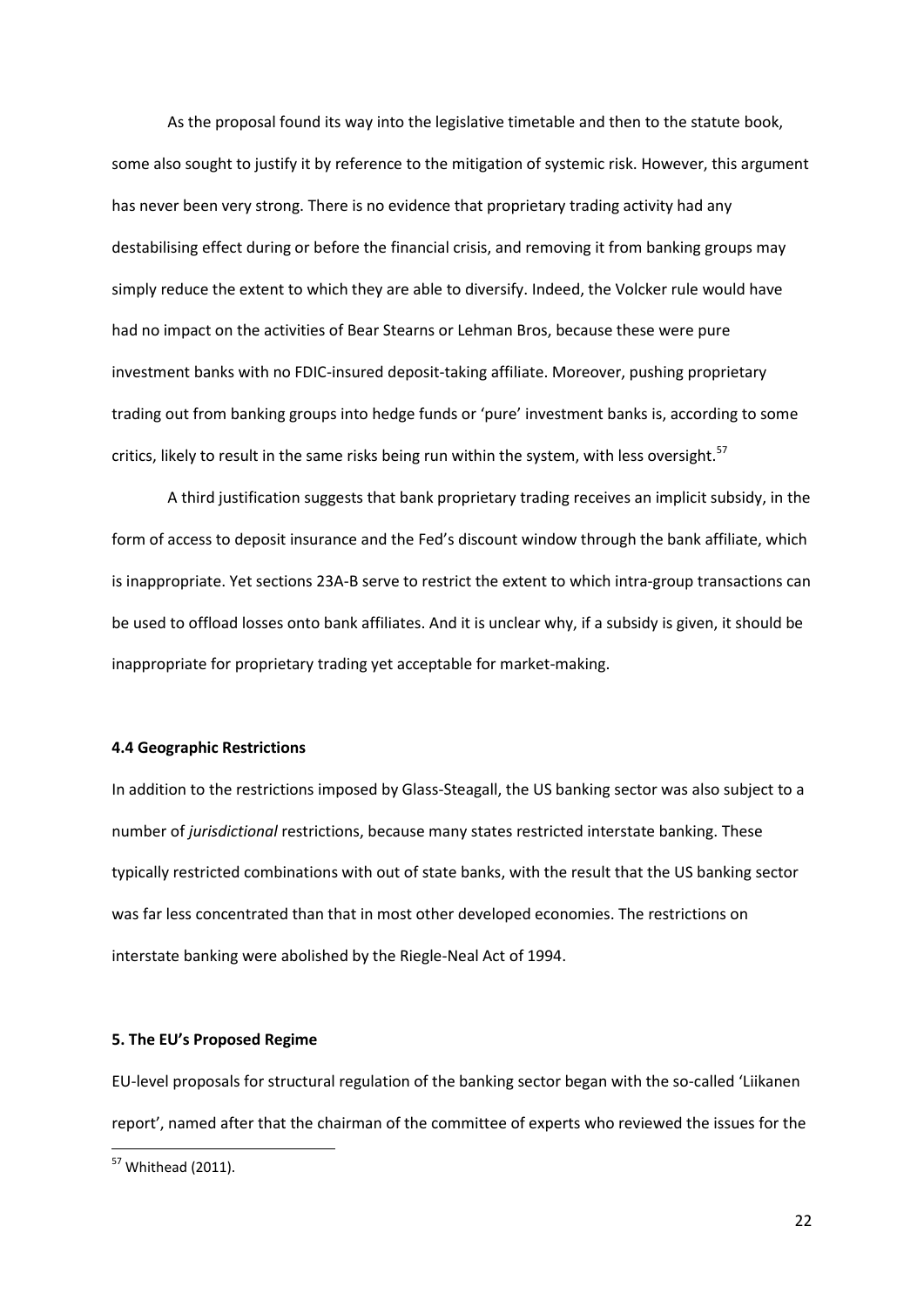Commission.<sup>58</sup> The report made a set of proposals which echoed those of the UK's Independent Commission on Banking, save that they suggested investment banks should be spun out of universal banks, rather than the UK's proposals that universal banks should spin out retail banks.

These proposals were modified significantly by the European Commission, whose subsequent proposal, the Structural Measures Regulation ('SMR'),<sup>59</sup> was announced in January 2014. The Commission proposal combines elements both of the UK and US initiatives: it suggests both entity-level and group-level restrictions. However, across other dimensions, it is less demanding than either schema. The group-level restrictions on proprietary trading are narrower, and the entity-level restrictions are only applicable on a targeted basis, to entities assessed by their supervisors as necessitating such measures for the sake of financial stability. An unkind critic might consequently label the proposals 'Volcker plus Vickers plus water'.

The Commission's timetable is ambitious. It hopes to have the Structural Measures Regulation passed by June 2015, with implementing rules to follow in January 2016. The proprietary trading ban will then come into force in January 2017, and the ring-fencing rules by July 2018. Bear in mind that the UK's plan to have the Vickers proposals implemented by 2019, from a start no later than May 2015, was previously considered ambitious.

It is worth noting that the SMR is only to apply to the very largest European banks; namely those designated by the FSB as G-SIIs, or those having consolidated assets of more than €30bn and trading activity of more than  $\epsilon$ 70bn.<sup>60</sup>

[Figure 2: EU banks to which the SMR will apply. About here]

<sup>58</sup> High-Level Expert Group on reforming the structure of the EU banking sector, *Final Report*, Brussels, 2 October 2012.

<sup>&</sup>lt;sup>59</sup> European Commission, Proposal for a Regulation of the European Parliament and of the Council on structural measures improving the resilience of EU credit institutions, Brussels, 29.01.2014 COM (2014) 43 final.

 $60$  'Trading activities' are defined as ...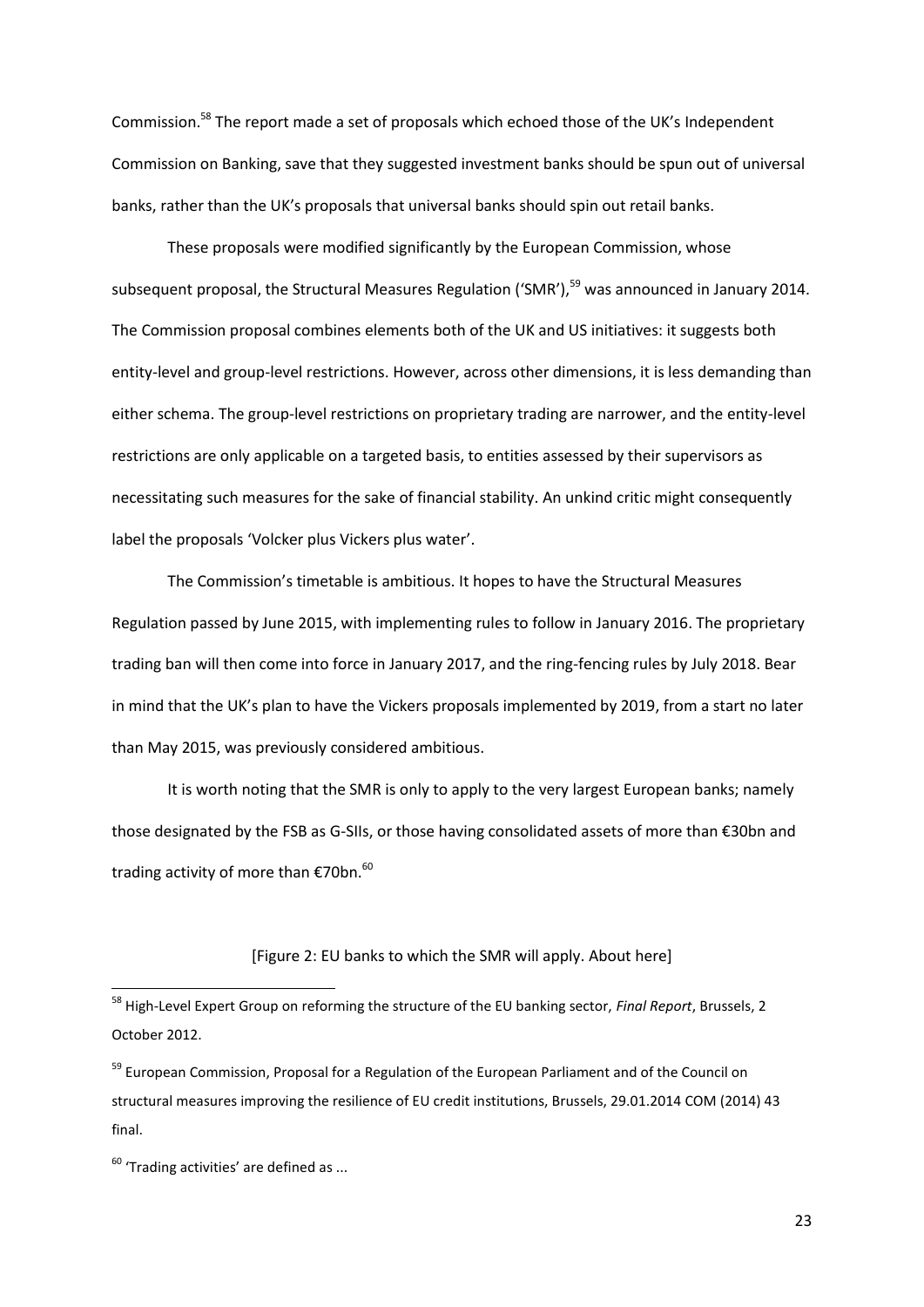#### **5.1 Group-Level Restrictions**

The SMR would introduce a mandatory group-level restriction which would, put crudely, mirror the Volcker rule. It prohibits credit institutions, and any entity in the same group as one, from engaging in proprietary trading or holding equity positions in alternative investment funds. Yet the scope of this prohibition is rather narrower than the Volcker Rule. The preamble notes the difficulties in distinguishing between market making and proprietary trading, which bogged down the final rulemaking in the US for so long. The Commission's proposed solution, however, is to adopt only a narrow definition of proprietary trading, so that market making will clearly not be caught. The SMD provision defines proprietary trading as trading: $61$ 

"for the *sole purpose* of making a profit for own account, without any connection to client activity, through use of a specifically dedicated desk" (emphasis added).

This is to be distinguished from the equivalent provision in section 619 of the Dodd Frank Act, which defined as own-account trading:

"*principally* for the purpose of selling in the near term ... or otherwise with intent to resell in order to profit from short-term price movements" (emphasis added).

Thus where trading activity has overlapping purposes—for example, market-making—it falls clearly outside the EU proposal but requires clarification under the Volcker rule. The final Volcker rule, for this reason, is highly prolix, running to over a thousand pages.

The narrower scope of the EU proposal makes it easier to implement, but also to evade, than the Volcker rule.<sup>62</sup> Indeed, one wonders how must will actually end up being caught by such a narrowly drafted restriction. A likely explanation is that the Commission are using the measure to

 $61$  Art 5.4

 $62$  Further, the SMR prohibition excludes trading in EU sovereign bonds and cash management through trading cash assets.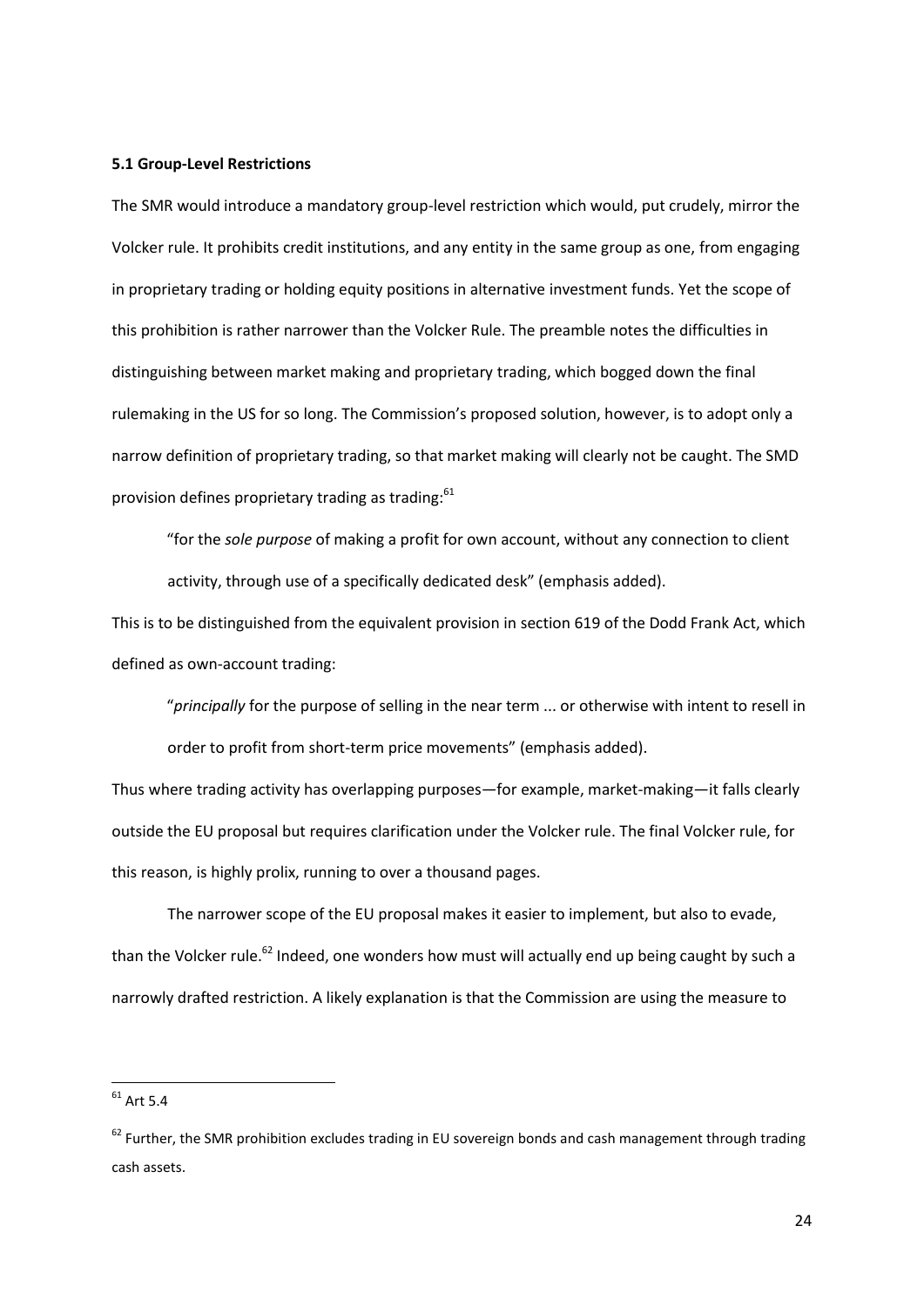seek to negotiate a reciprocal exemption from compliance with the US on the basis of equivalent home state rules.

# **5.2 Entity restrictions**

The second limb of the Commission's proposed SMD requires Member States' domestic supervisory authorities to review banks subject to their supervision, with a view to determining whether structural separation (with ongoing activity restrictions) should be imposed. Domestic banking supervisors must determine whether banks' trading activities constitute a threat to the stability of the bank or to the EU financial system as a whole, using guidance to be supplied by the EBA. The review is to focus in particular on three types of trading activity thought to be particularly risky, namely market-making, investing in and sponsoring securitization, and trading in derivatives.<sup>63</sup> 'Trading activities' are defined very broadly to cover all activities *other* than insured deposit-taking, lending, retail payment services, and purchasing EU sovereign bonds.<sup>64</sup> If the authorities conclude that a bank's trading activities do constitute a threat to stability, they will then restrict the bank from carrying on such trading: this will necessitate structural separation of these activities.

In addition to the activities already noted which do not count as 'trading', the regime contains specific exceptions for risk management activities by the entity, both as regards its own risks and as regards the provision of risk management services to its clients.<sup>65</sup> Both types are permitted to be carried on using interest rate, foreign exchange, and credit derivatives which are eligible for CCP clearing. The banking entity must demonstrate to its supervisor how the hedging activity is designed to reduce, and in fact does reduce, 'specific, identifiable risks of individual or

 $63$  Art 9.

**.** 

 $64$  Art 8.

<sup>65</sup> Arts 11-12.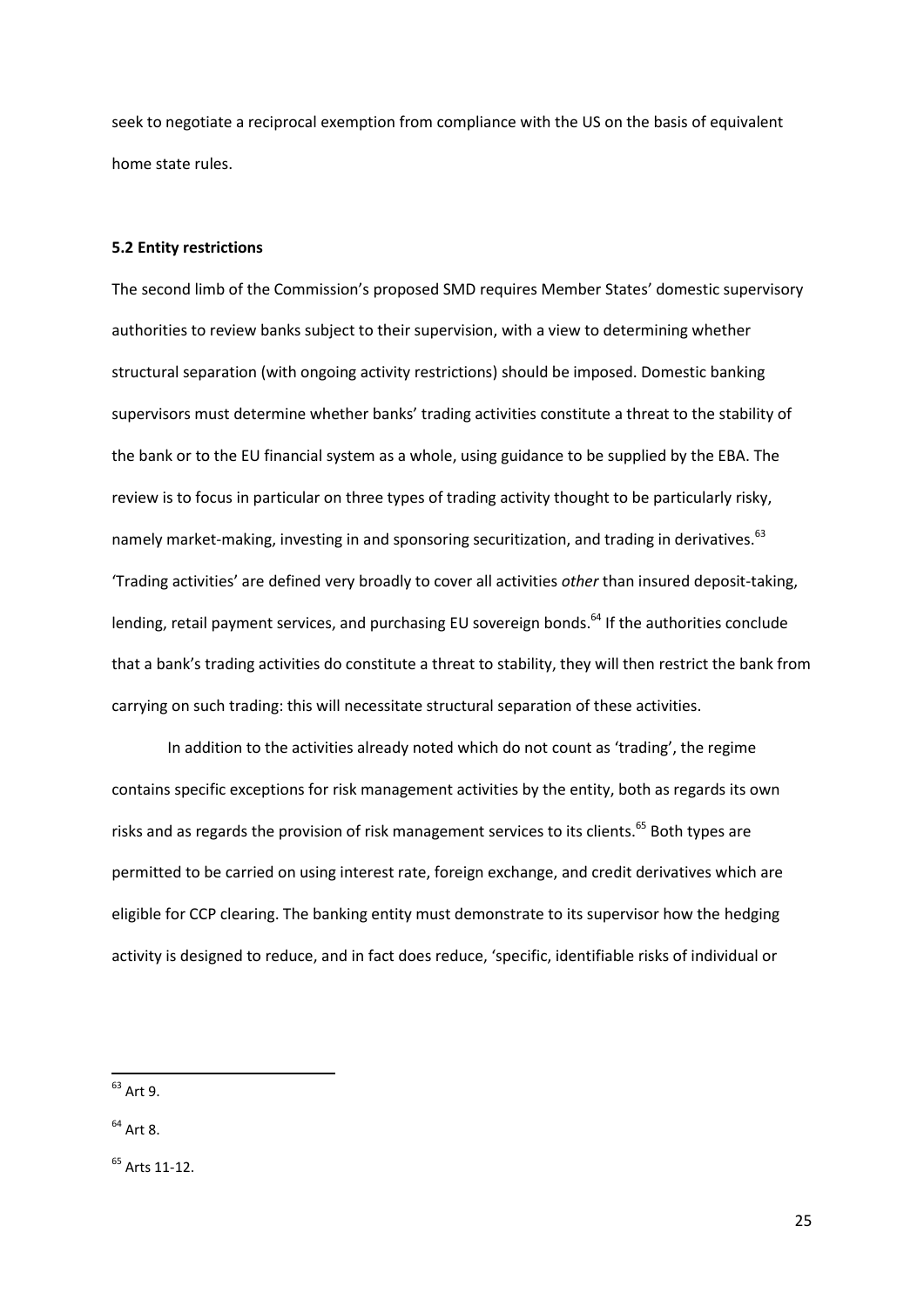aggregated positions'.<sup>66</sup> Client risk management services may additionally be offered using emission allowances and commodity derivatives eligible for CCP clearing.

#### **5.3 Separate capitalisation and Intra-group transactions**

When a separation order is made, then it will be permissible for the activities in question to continue to be carried on by a separate entity within the same group as the banking entity, provided that credit institution does not hold shares in the trading entity.<sup>67</sup> At the same time, the trading entity must not take DGS-eligible deposits or provide retail payment services.<sup>68</sup> The credit institution and the trading entity are to be separately capitalised, and to issue claims on an individual basis accordingly, except insofar as this would run contrary to any resolution plan agreed by the resolution authorities under the BRRD. This is a welcome acknowledgement of the need to dovetail the two processes.

Following structural separation within a group, a series of restrictions will come into play regarding intra-group dealings. These are, as in the UK and the US, designed to ensure that the activity restrictions imposed are not undermined by contract between firms under common ownership. Contracts between the credit institution and the trading entity must be on a 'most favoured counterparty' basis; that is, they must be on terms at least as favourable to the credit institution as are comparable contracts or transactions with or involving entities not belonging to the same sub-group.<sup>69</sup> There will also be corporate governance separation: only a minority of the boards of the two entities may overlap.

Several EU Member States—not only the UK but also Germany and France—had already announced structural separation schemes prior to the Commission's SMR. The SMR permits Member

 $67$  Art 13.

**.** 

<sup>68</sup> Art 20.

 $69$  Art 13(7).

 $66$  Art 11(1).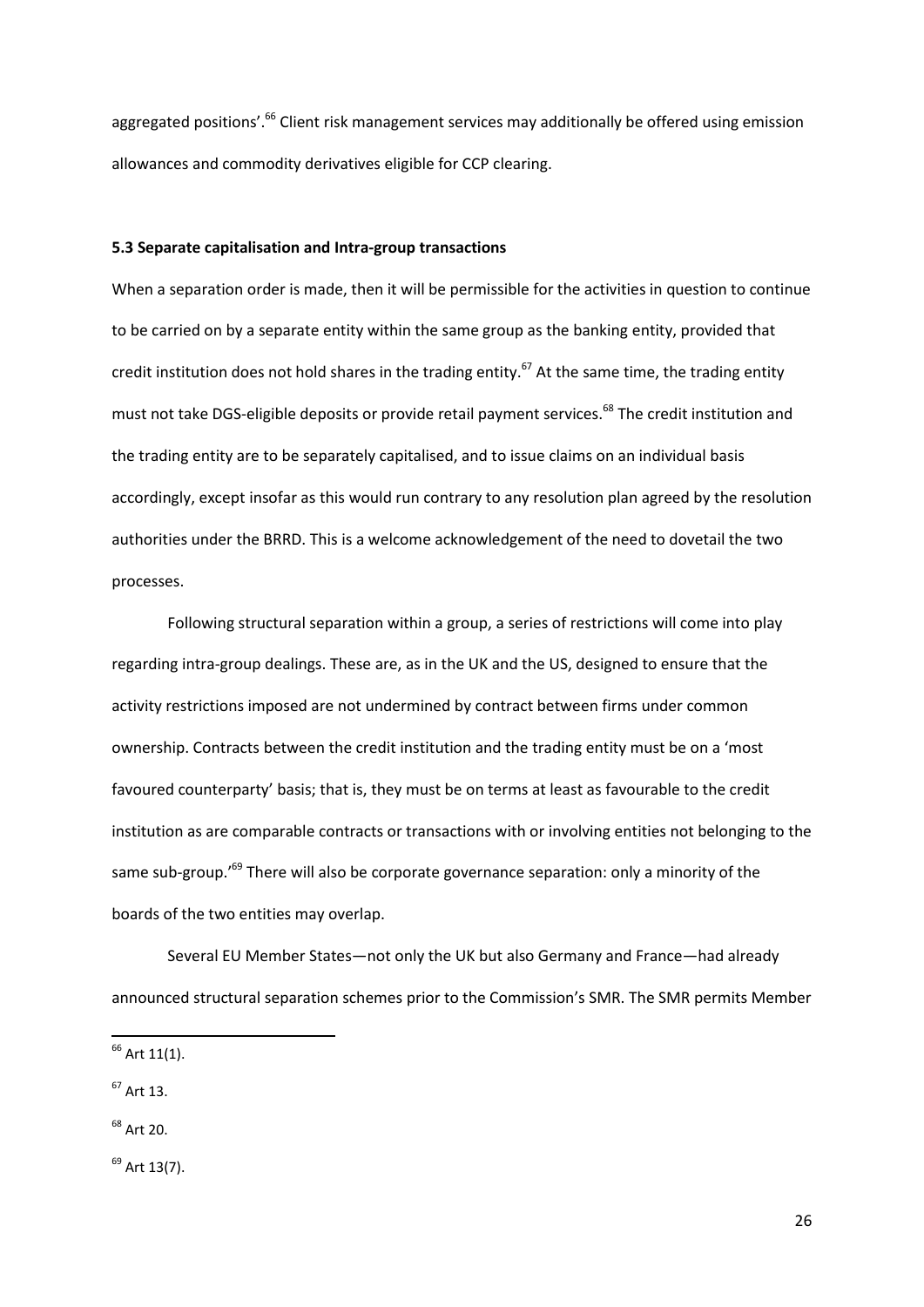States to obtain a derogation from its application where they have legislated a domestic separation regime which is comparable to the SMR scheme, provided that the relevant national legislation was passed before 29 January 2014. It looks likely that the UK will apply for such a derogation as regards the Financial Services (Banking Reform) Act 2013.

#### **6. International intersection**

The structural regulations that have been introduced or proposed since the financial crisis contain significant elements of extraterritoriality. Systemically important banking groups will have operations in many parts of the world. Group-level structural separation would be undermined if they could carry on proscribed activities extraterritorially. This reasoning lead the US to impose a broad extraterritorial reach onto the Volcker Rule's application. It applies to the worldwide activities of banks headquartered in the US. Moreover, it also applies to the activities of any non-US banks with branches or subsidiaries in the US, except to the extent that the trading activity in question is 'wholly outside the US' (WOTUS), or non-US private equity and hedge funds, or in US Treasuries or the sovereign bonds of the group's home country. WOTUS trading must be between two entities which have no connections to the US.

The UK's structural separation measures will apply to the UK bank subsidiaries of non-UK banking groups, but not to UK branches of foreign banks. The UK is restricting the extent to which non-EU overseas banks may open branches in the UK. This has the effect of channelling such banks into UK subsidiaries, to which the structural separation measures will apply. As regards EU overseas banks, domestic attempts to impose restrictions on their opening UK branches would constitute a restriction of their freedom of establishment. Such branches therefore constituted a potential gap in the structural separation regime; however, the size of this theoretical problem will be greatly reduced by the SMR, which will harmonize the applicable framework across Europe.

The EU's SMR will apply to the worldwide operations of large EU banks (including EU subsidiaries of foreign banks which themselves meet the size criteria) and to the 'EU branches' of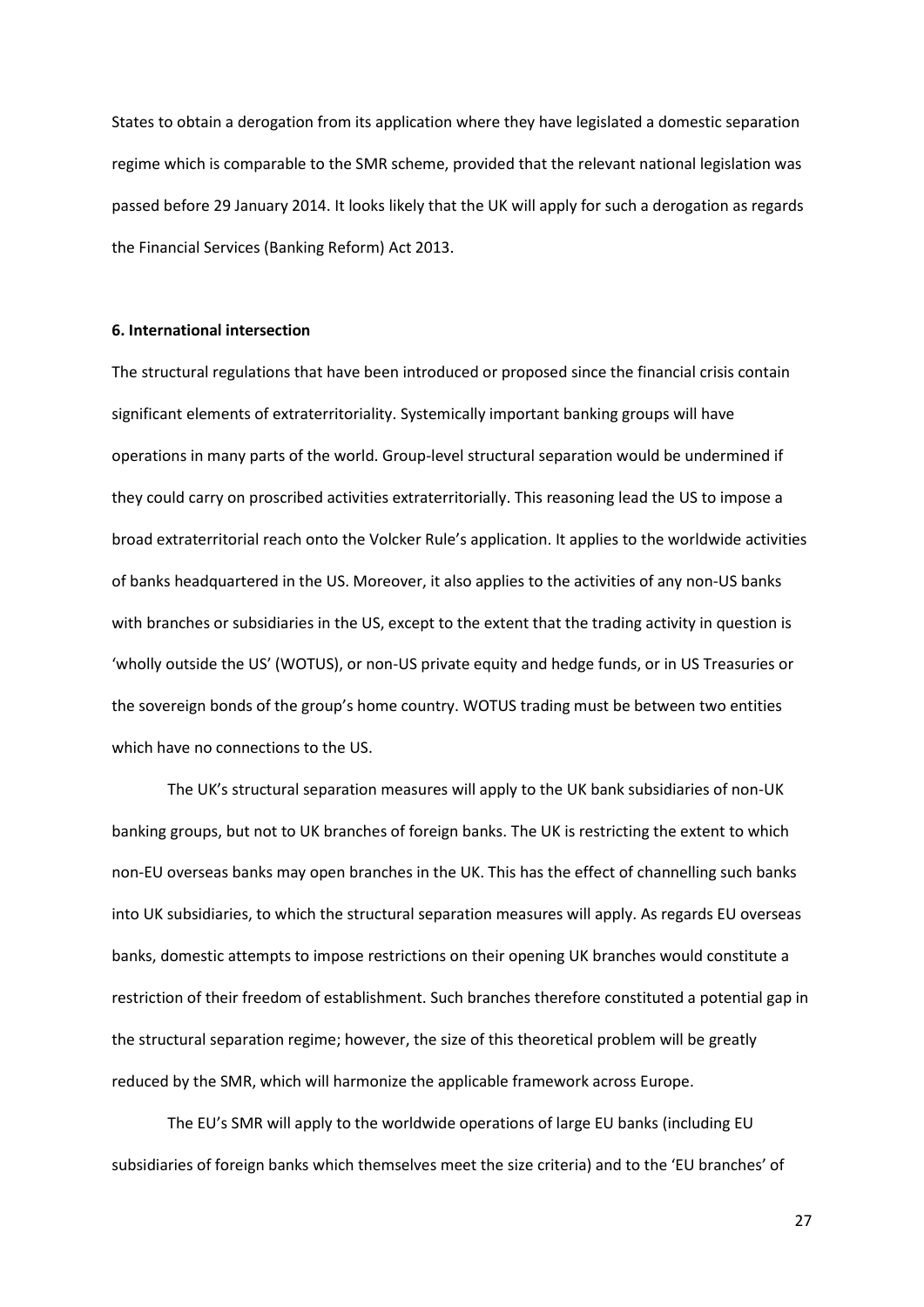large third country credit institutions.<sup>70</sup> This last provision looks to be limited to EU territorial activities, and consequently to be proportionate in its scope. Yet structural separation of activities from 'branches' necessarily means from the entity in question, regardless of its global scope. This is likely to create a pressure for subsidiarization within the EU so as to ensure certainty.

However, the SMR indicates that EU branches of large third country banks would be exempt from the application of its rules where they are subject (in the third country) to an 'equivalent' legal framework to that applied by the SMR.<sup>71</sup> This then provides leverage for the Commission to use in negotiating with the US regarding the international scope of the Dodd Frank Act.

### **7. Implications and outlook**

The story of structural regulation of banking is a remarkable ideological roller-coaster. First introduced in the 1930s in response to the US experience of bank failures, it gradually fell out of favour in the last quarter of the twentieth century, on grounds that it failed to reflect fully the changing nature of the financial system. As those changes have proved less benign than previously imagined, the idea of structural regulation has come back into vogue. The new sets of measures seek to carve out a protected space for core activities, and to push activities deemed 'too risky' outside the banking entity, and even in some cases outside the group altogether.

Perhaps the most remarkable thing about the current set of measures is that they will, when implemented, achieve a very high level of convergence on this issue across both sides of the Atlantic. For many years, US banking regulation has been an outlier in that it applied structural regulation in ways that Europeans did not comprehend. The Vickers ring-fencing proposals, and the EU's Structural Measures Regulation, will (to the extent that national authorities assess separation is necessary), cause large European banks to be subject to similar restrictions to the entity-level and

 $70$  SMR, Art 3.

 $71$  Arts 4, 27.